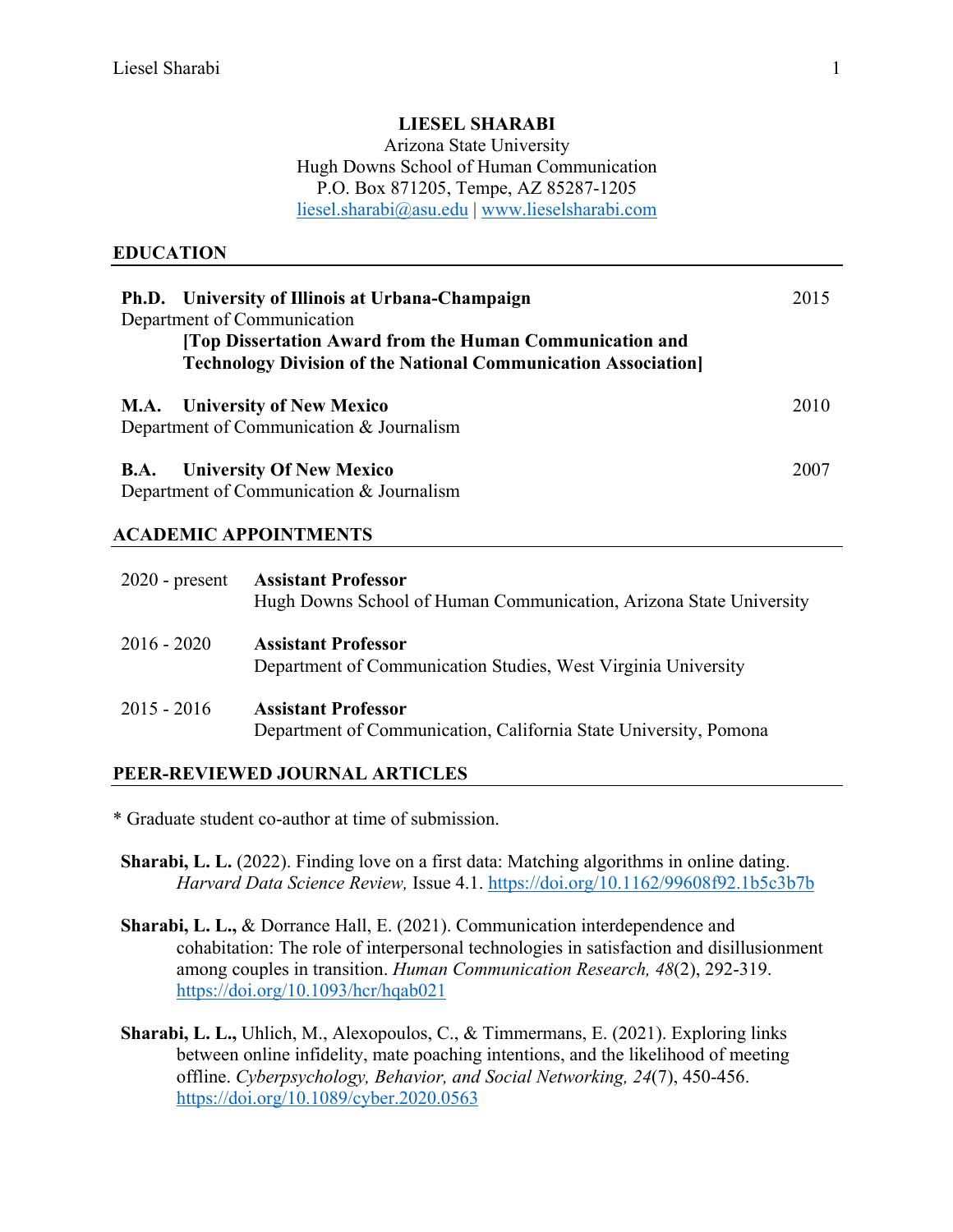- Alexopoulos, C., Timmermans, E., **Sharabi, L. L.,** Roaché, D., Croft, A., … Dorrance Hall, E., James-Hawkins, L., Lamarche, V., & Uhlich, M. (2021). Settling down without settling: Perceived changes in partner preferences in response to COVID-19. *Journal of Social and Personal Relationships, 38*(6), 1901-1919. https://doi.org/10.1177/02654075211011527 \* Authorship after the ellipsis is alphabetical.
- **Sharabi, L. L.,** & Dorrance Hall, E. (2021). Conceptualizing and measuring communication interdependence: The technology and face-to-face integration scale. *Communication Methods and Measures, 15*(3), 222-242. https://doi.org/10.1080/19312458.2021.1894325
- **Sharabi, L. L.,** & \*Hopkins, A. (2021). Picture perfect? Examining associations between relationship quality, attention to alternatives, and couples' activities on Instagram. *Journal of Social and Personal Relationships, 38*(12), 3518-3542. https://doi.org/10.1177/0265407521991662
- **Sharabi, L. L.** (2021). Online dating profiles, first-date interactions, and the enhancement of communication satisfaction and desires for future interaction. *Communication Monographs, 88*(2), 131-153. https://doi.org/10.1080/03637751.2020.1766094
- **Sharabi, L. L.** (2021). Exploring how beliefs about algorithms shape (offline) success in online dating: A two-wave longitudinal investigation. *Communication Research, 48*(7), 931-952. https://doi.org/10.1177/0093650219896936
- **Sharabi, L. L.,** & Timmermans, E. (2021). Why settle when there are plenty of fish in the sea? Rusbult's investment model applied to online dating. *New Media & Society, 23*(10), 2926-2946. https://doi.org/10.1177/1461444820937660
- Goodboy, A. K., Bolkan, S., **Sharabi, L. L.,** Myers, S. A., & \*Baker, J. P. (2020). The relational turbulence model: A meta-analytic review. *Human Communication Research, 46*(2-3), 222-249*.* https://doi.org/10.1093/hcr/hqaa002
- Delaney, A. L., & **Sharabi, L. L.** (2020). Relational uncertainty and interference from a partner as predictors of demand/withdraw in couples with depressive symptoms*. Western Journal of Communication, 84*(1)*,* 58-78. https://doi.org/10.1080/10570314.2019.1635266
- **Sharabi, L. L.,** Roaché, D. J., & Pusateri, K. B. (2019). Texting toward intimacy: Relational quality, length, and motivations in textual relationships. *Communication Studies, 70*(5)*,* 601-619. https://doi.org/10.1080/10510974.2019.1634117
- **Sharabi, L. L.,** & Dykstra-DeVette, T. A. (2019). From first email to first date: Strategies for initiating relationships in online dating. *Journal of Social and Personal Relationships, 36*(11-12)*,* 3389-3407. https://doi.org/10.1177/0265407518822780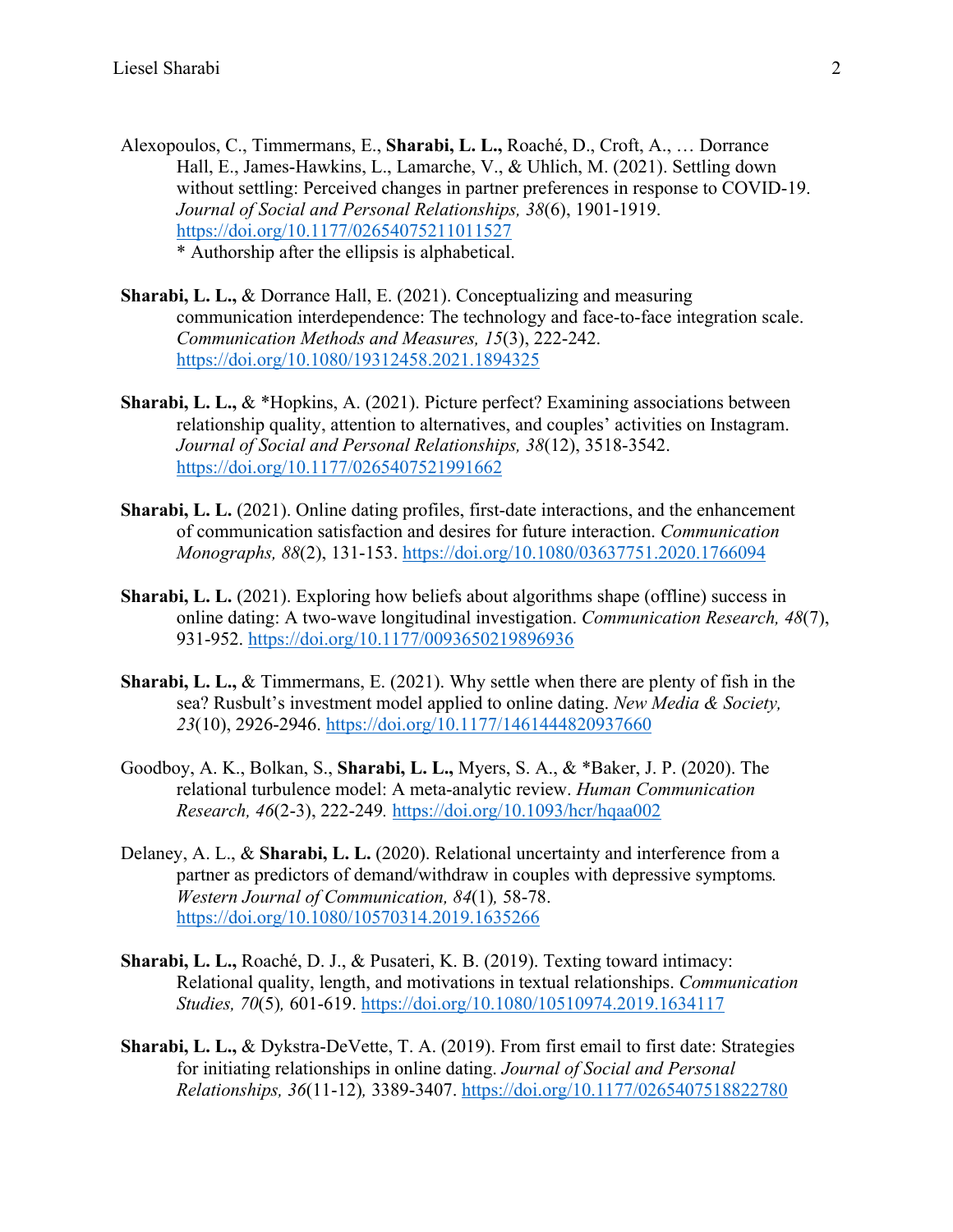- **Sharabi, L. L.,** & Caughlin, J. P. (2019). Deception in online dating: Significance and implications for the first offline date. *New Media & Society, 21*(1)*,* 229-247. https://doi.org/10.1177/1461444818792425
- Banks, J., Westerman, D. K., & **Sharabi, L. L.** (2017). A mere holding effect: Haptic influences on impression formation through mobile dating apps. *Computers in Human Behavior, 76,* 303-311*.* https://doi.org/10.1016/j.chb.2017.07.035
- **Sharabi, L. L.,** & Caughlin, J. P. (2017). What predicts first date success? A longitudinal study of modality switching in online dating. *Personal Relationships, 24*(2)*,* 370-391. https://doi.org/10.1111/pere.12188
- Knobloch, L. K., **Sharabi, L. L.**, Delaney, A. L., & Suranne, S. (2016). The role of relational uncertainty in topic avoidance among couples with depression. *Communication Monographs, 83*(1)*,* 25-48. https://doi.org/10.1080/03637751.2014.998691
- **Sharabi, L. L.,** Delaney, A. L., & Knobloch, L. K. (2016). In their own words: How clinical depression affects romantic relationships. *Journal of Social and Personal Relationships, 33*(4)*,* 421-448. https://doi.org/10.1177/0265407515578820
- Caughlin, J. P., & **Sharabi, L. L.** (2013). A communicative interdependence perspective of close relationships: The connections between mediated and unmediated interactions matter. *Journal of Communication, 63*(5)*,* 873-893. https://doi.org/10.1111/jcom.12046

#### **BOOK CHAPTERS**

- **Sharabi, L. L.,** & Caughlin, J. P. (2017). Usage patterns of social media across stages of romantic relationships. In N. Punyanunt-Carter & J. Wrench (Eds.), *The impact of social media in modern romantic relationships* (pp. 15-29). Lexington.
- Caughlin, J. P., Basinger, E. D., & **Sharabi, L. L.** (2017). The connections between communication technologies and relational conflict: A multiple goals and communication interdependence perspective. In J. Samp (Ed.), *Communicating interpersonal conflict in close relationships: Contexts, challenges, and opportunities* (pp. 57-72). Routledge.
- **Sharabi, L. L.,** Roaché, D. J., & Pusateri, K. B. (2015). Parental uncertainty and information seeking on Facebook. In C. J. Bruess (Ed.), *Family communication in an age of digital and social media* (pp. 383-407). Peter Lang.

#### **RESEARCH REPORTS AND WHITE PAPERS**

Angilletta, M., Bang, C., Delaney, M., Geiger, T., Hale, A., Luchmun, Ramirez Hall, A., Richter, J., **Sharabi, L.,** Vanden Brooks, J., & Wright, C. (2022, June 15). *Dreamscape Learn*. Arizona State University.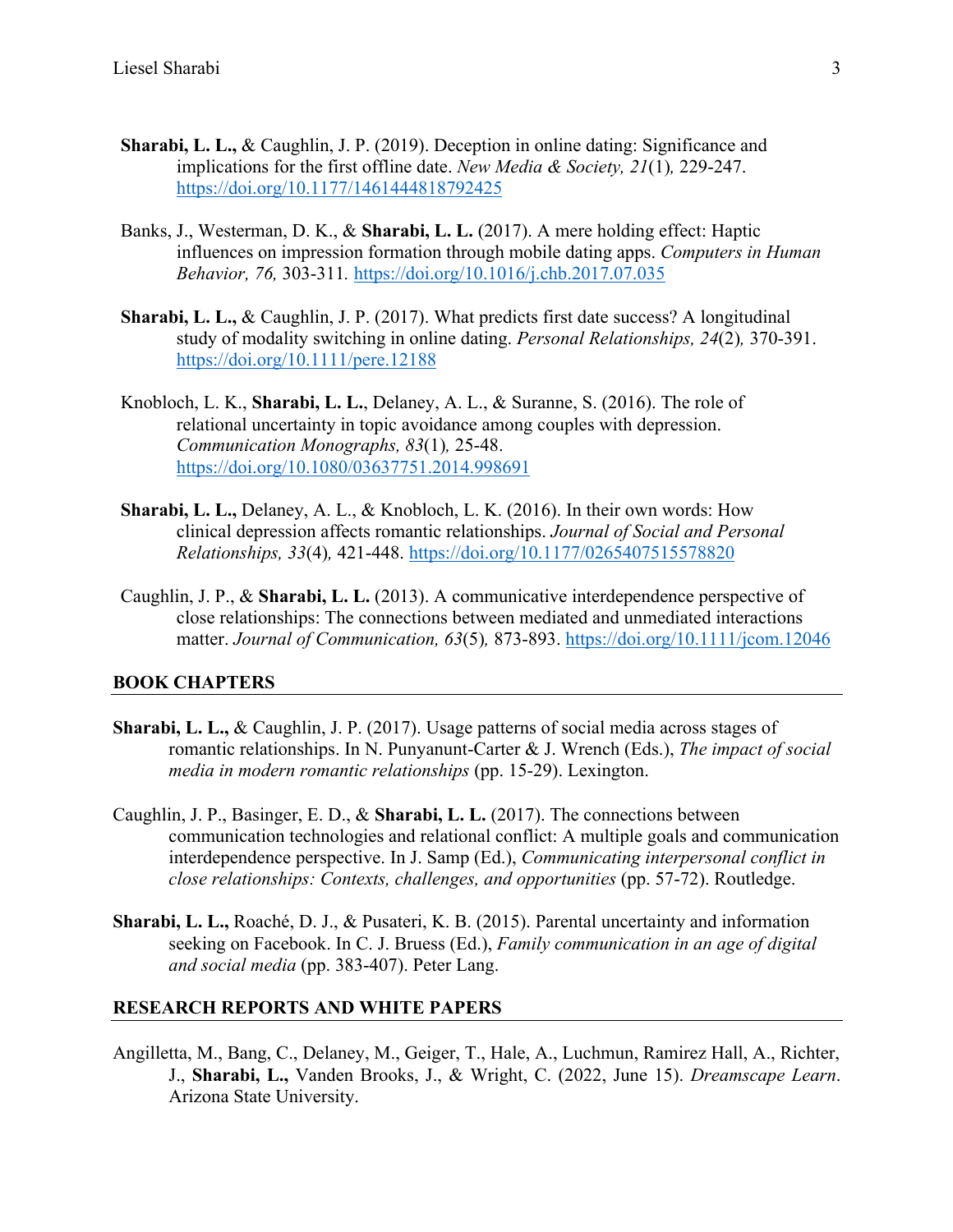### **MANUSCRIPTS UNDER REVIEW OR IN PREPARATION**

- **Sharabi, L.,** \*Dehnert, M., & \*Graham, C. (invited; under review). Big love: Computational approaches to the study of large-scale patterns of online dating behavior. *The Handbook of Computational Social Science.*
- **Sharabi, L.** (revise & resubmit). The enduring effect of Internet dating: Meeting online and the road to marriage. *Communication Research.*
- **Sharabi, L.,** \*Ryder, C., & \*Niess, L. (revise & resubmit). A space of our own: Exploring the relationship initiation experiences of LGBTQIA+ dating app users. *Journal of Social and Personal Relationships.*
- Dorrance Hall, E., **Sharabi, L.,** … Roaché, D., James-Hawkins, L., Croft, A., Alexopoulos, C., Lamarche, V., Uhlich, M., & Timmermans, E. (revise & resubmit). Needing space during lockdown: A longitudinal test of relational turbulence theory in the context of conversations about physical and emotional space during the COVID-19 pandemic. *Communication Research.*

\* Authorship after the ellipsis is alphabetical.

- Lamarche, V., & Uhlich, M., James-Hawkins, L., Alexopoulos, C., … Croft, A., Dorrance Hall, E., Roaché, D., **Sharabi, L.,** Timmermans, E., & Clift, R. (in preparation). Temporarily devoted to you: The impact of lockdown measures on non-voluntary dependence, felt constraint, and intentions to leave the partner during COVID-19. \* Authorship after the ellipsis is alphabetical.
- **Sharabi, L.,** Pettigrew, J., \*Ryder, C., & \*Froelich, A. (in preparation). Characterizing the ether: Theorizing interpersonal relationships in virtual reality.
- Kashian, N., & **Sharabi, L.** (under review). A daily diary study of mixed-media use and conflict behavior in romantic relationships.
- Alexopoulos, C., **Sharabi, L.,** Uhlich, M., & Timmermans, E. (in preparation). The ups and downs of stepping out: Infidelity-induced self-concept change.

#### **GRANTS AND FELLOWSHIPS**

#### **Funded Grants and Fellowships**

- 2022 **Sharabi, L.** (PI). *Dating in virtual reality.* Transformation Project Summer Research Support (\$5,000), Arizona State University.
- 2021 **Sharabi, L.** (PI). *Longitudinal effects of mobile dating apps on mental health and well-being*. Institute for Social Science Research Seed Grant (\$7,065 funded) and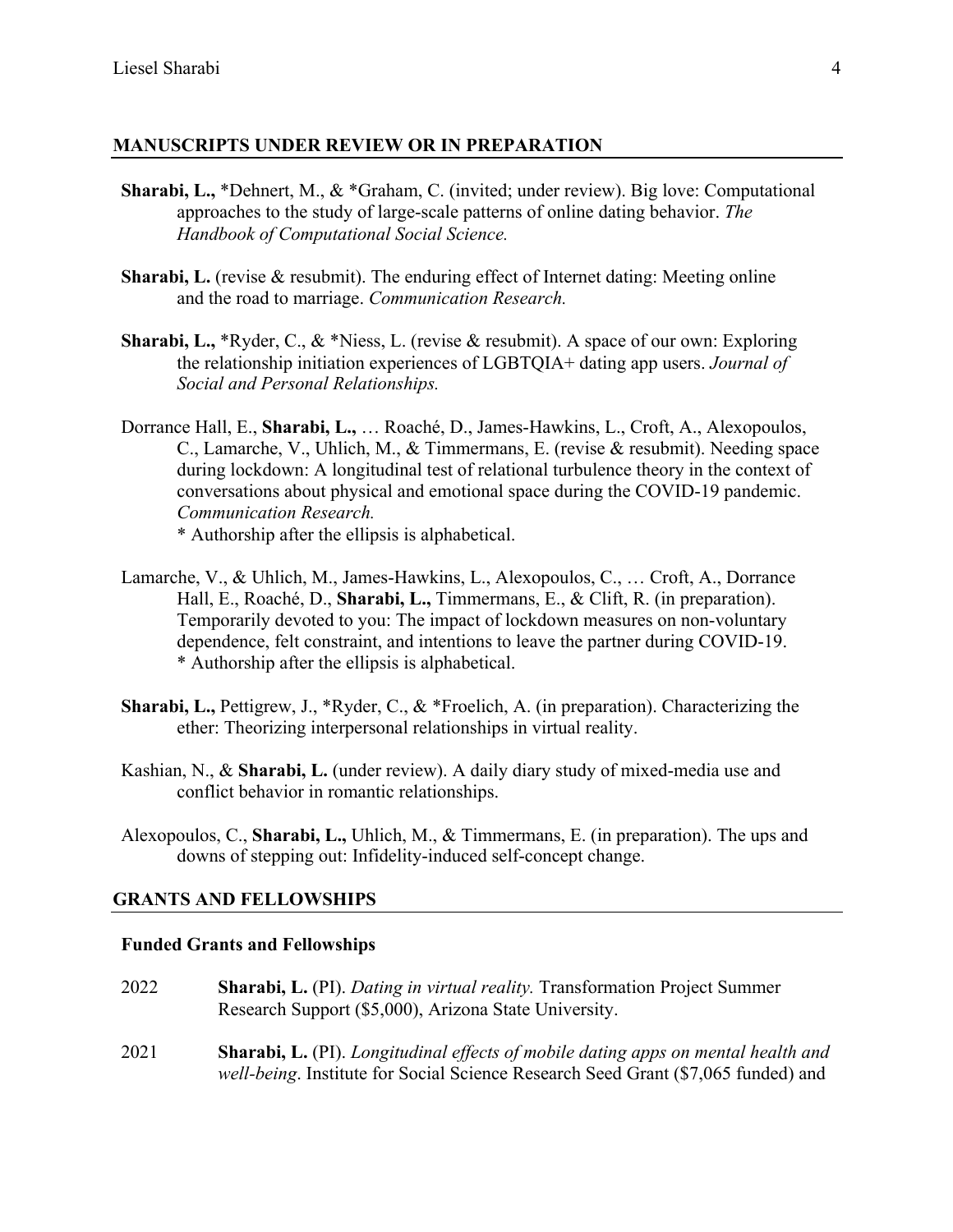Hugh Downs School of Human Communication Matching Grant (\$3,000 funded), Arizona State University.

- 2019 **Sharabi, L.** (PI). *Exploring the interconnections between online dating, technology use, and marriage*. Humanities Council Fellowship Grant (\$7,500 funded), West Virginia University.
- 2015 **Sharabi, L.** (PI). *Online dating and the transition offline*. Marion Morse Wood Fellowship in Interpersonal Communication (\$12,000 funded + tuition), University of Illinois at Urbana-Champaign.
- 2014 **Sharabi, L.** (PI). *Modality switching in online dating.* Dissertation Summer Completion Fellowship (\$3,500 funded + tuition), University of Illinois at Urbana-Champaign.
- 2013 **Sharabi, L.** (PI). *Modality switching in online dating.* Ruth Anne Clark Student Scholar Award (\$500 funded), University of Illinois at Urbana-Champaign.
- 2009 **Sharabi, L.** (PI). *Why can't we be friends? Examining the influence of social network profiles on initial interactions.* Graduate and Professional Student Association (\$493 funded), University of New Mexico.

#### **Unfunded Grants and Fellowships (Submitted at Arizona State University)**

- 2021 **Sharabi, L.** (PI). *Interpersonal dynamics in virtual reality: Developing and testing the LuVSITE (virtually simulated interaction testing environment)*. Social Psychology Program, National Science Foundation (\$461,404 requested; not funded). Co-PIs: Jonathan Pettigrew and Robert LiKamWa. 60% recognition.
- 2021 **Sharabi, L.** (PI). *Longitudinal effects of Instagram use on mental health and well-being*. Instagram Safety and Community Health, Facebook Research (\$49,962 requested; not funded).
- 2020 **Sharabi, L.** (PI). *A longitudinal analysis of relationship transitions and development in online dating*. Marriage and Close Relationships Lab, University of California Los Angeles (\$127,121 requested; not funded).

#### **AWARDS AND HONORS**

- 2021 **Hugh Downs Faculty Innovation Award (\$10,000)** Hugh Downs School of Human Communication, Arizona State University
- 2019 **Top Paper Award** Interpersonal Communication Division, National Communication Association
- 2019 **Top Three Paper Award**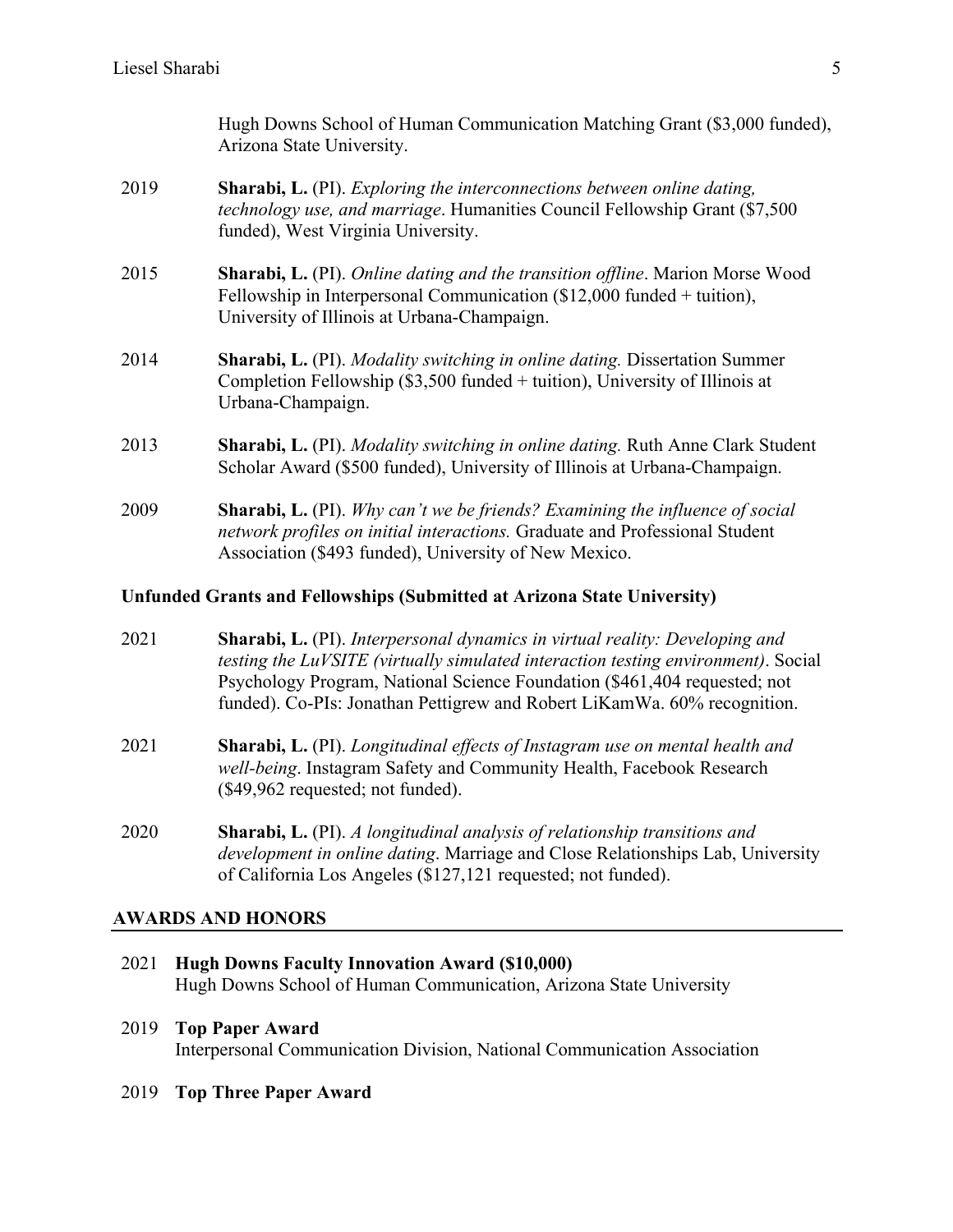Interpersonal Communication Division, Eastern Communication Association

- 2015 **Top Dissertation Award** Human Communication and Technology Division, National Communication Association
- 2011 **Elizabeth Winter Young Scholarship (\$3,000 + tuition)** Department of Communication, University of Illinois at Urbana-Champaign
- 2010 **Anna Winter Scholarship (\$2,833)** Department of Communication, University of Illinois at Urbana-Champaign
- 2010 **The Outstanding Master's Student** Department of Communication & Journalism, University of New Mexico
- 2009 **The Jean Civikly-Powell Outstanding New Teaching Assistant** Department of Communication & Journalism, University of New Mexico
- 2009 **Top Graduate Student Paper Award** Rocky Mountain Communication Association

#### **CONFERENCE PRESENTATIONS**

- Dorrance Hall, E., & **Sharabi, L.** (under review). *Integrating face-to-face and technologicallymediated communication in daily life in Slovenia and the United States* [Panel presentation]. National Communication Association's 108th Annual Convention, New Orleans, LA.
- **Sharabi, L.,** \*Dehnert, M., & \*Graham, C. (under review). *Big love: Computational approaches to the study of large-scale patterns of online dating behavior* [Paper presentation]. National Communication Association's 108<sup>th</sup> Annual Convention, New Orleans, LA.
- **Sharabi, L.,** \*Ryder, C., & \*Niess, L. (under review). *A space of our own: Exploring the relationship initiation experiences of LGBTQIA+ dating app users* [Paper presentation]. National Communication Association's 108th Annual Convention, New Orleans, LA.
- Roaché, D. & **Sharabi, L.** (under review). *Examining the role of technology and face-to-face integration in phone use during co-present interactions* [Paper presentation]. National Communication Association's 108th Annual Convention, New Orleans, LA.
- **Sharabi, L.,** \*Niess, L., & \*Ryder, C. (2022, July). *Safety, community connection, and well-being among LGBTQIA+ dating app users* [Paper presentation]. 2022 Conference of the International Association for Relationship Research.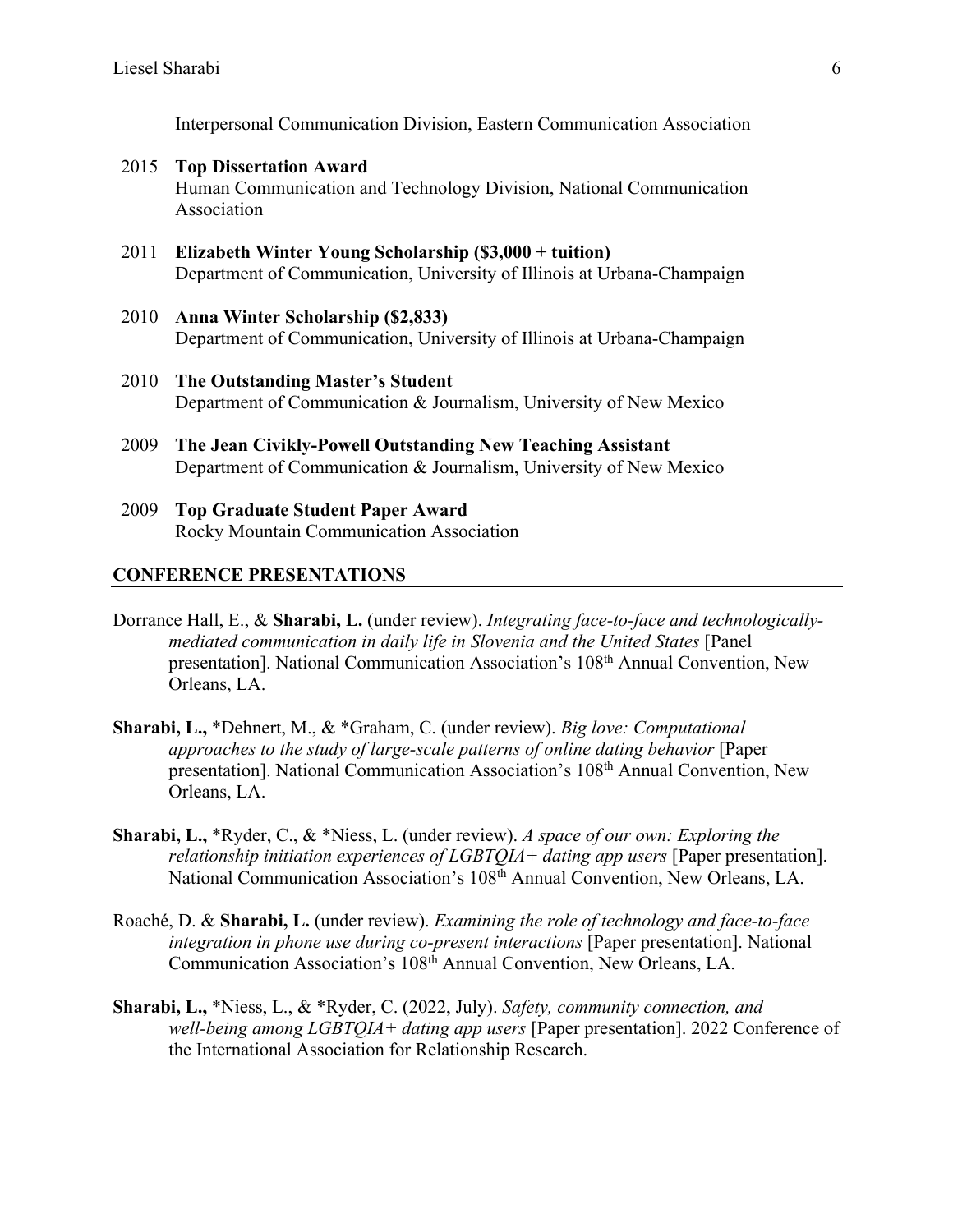- **Sharabi, L.** (2022, July). *Compatibility matching in online dating and the quality of marriage* [Paper presentation]. 2022 Conference of the International Association for Relationship Research.
- **Sharabi, L.** (2022, May). *Internationalizing interpersonal communication studies: A roundtable discussion* [Roundtable discussion]. International Communication Association's 71<sup>st</sup> Annual Convention, Paris, France.
- Kashian, N., & **Sharabi, L.** (2022, May). *A daily diary study of mixed-media use and conflict behavior in romantic relationships* [Paper presentation]. International Communication Association's 71st Annual Convention, Paris, France.
- **Sharabi, L.,** Pettigrew, J., \*Ryder, C., & \*Froelich, A. (2022, May). *Characterizing the ether: Theorizing interpersonal relationships in virtual reality* [Paper presentation]. International Communication Association's 71<sup>st</sup> Annual Convention, Paris, France.
- **Sharabi, L.,** & Dorrance Hall, E. (2022, May). *Communication interdependence and cohabitation: The role of interpersonal technologies in satisfaction and disillusionment among couples in transition* [Paper presentation]. International Communication Association's 71<sup>st</sup> Annual Convention, Paris, France.
- **Sharabi, L.** (2021, November). "*This time, I didn't have to settle": Exploring the development and progression of online dating relationships toward marriage* [Paper presentation]. National Communication Association's 107<sup>th</sup> Annual Convention, Seattle, WA.
- Dorrance Hall, E., **Sharabi, L.,** … Roaché, D., James-Hawkins, L., Croft, A., Alexopoulos, C., Lamarche, V., Uhlich, M., & Timmermans, E. (2021, November). *Needing space during lockdown: A longitudinal test of relational turbulence theory in the context of conversations about physical and emotional space during the COVID-19 pandemic* [Paper presentation]. National Communication Association's 107th Annual Convention, Seattle, WA.

\* Authorship after the ellipsis is alphabetical.

- **Sharabi, L.** (2021, July). *The enduring effect of Internet dating: What meeting online means for marriage* [Paper presentation]. 2021 Conference of the International Association for Relationship Research.
- **Sharabi, L.,** Uhlich, M., Alexopoulos, C., & Timmermans, E. (2021, May). *No strings attached: Exploring links between online infidelity, mate poaching intentions, and the likelihood of meeting offline* [Paper presentation]. International Communication Association's 70<sup>th</sup> Annual Convention.
- **Sharabi, L.,** & \*Hopkins, A. (2021, May). *Picture perfect? Examining associations between relationship quality, attention to alternatives, and couples' activities on Instagram* [Paper presentation]. International Communication Association's 70<sup>th</sup> Annual Convention.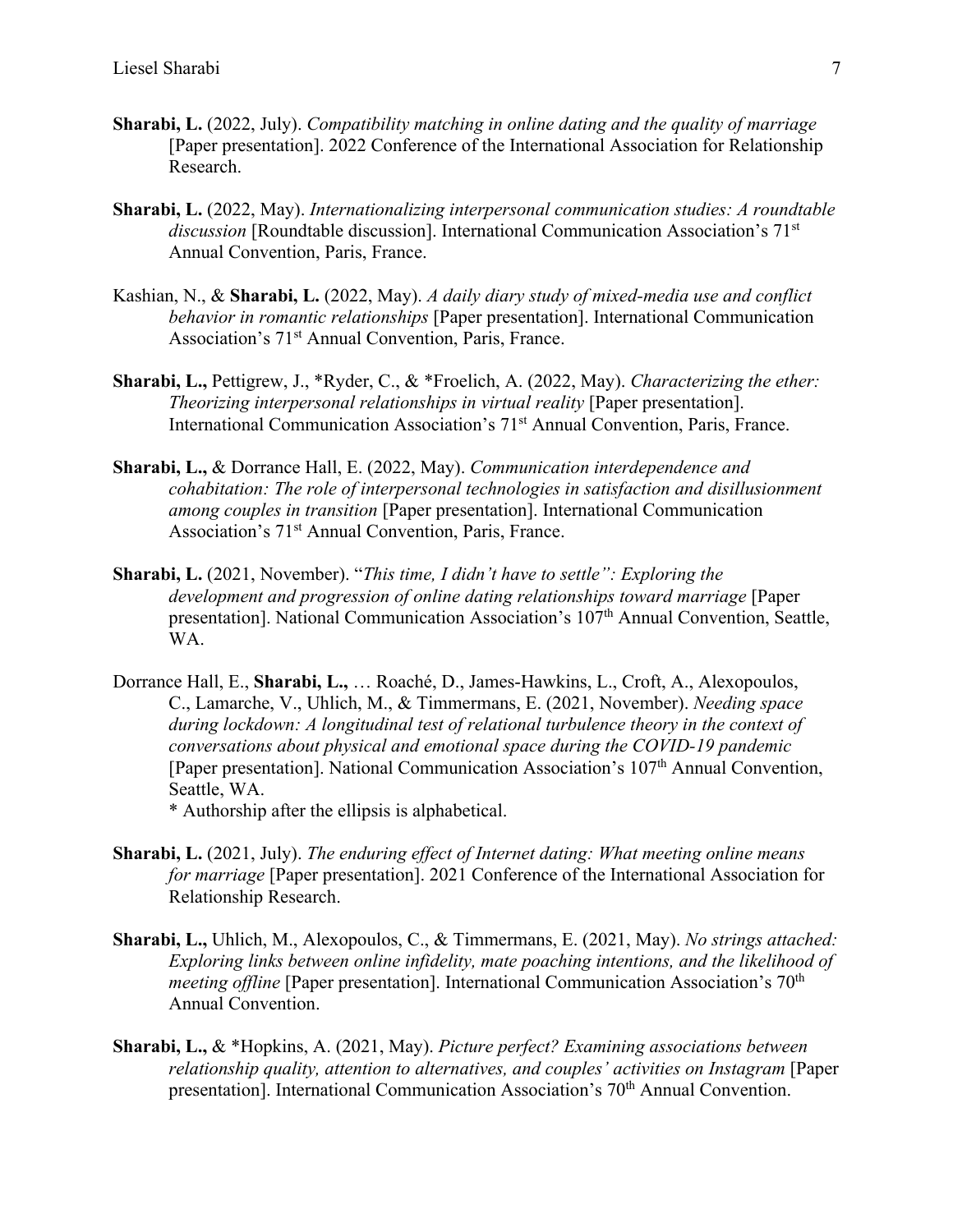- Alexopoulos, C., **Sharabi, L.,** Uhlich, M., & Timmermans, E. (2021, May). *The ups and downs of stepping out: Infidelity-induced self-concept change* [Paper presentation]*.* International Communication Association's 70<sup>th</sup> Annual Convention.
- **Sharabi, L.,** & Dorrance Hall, E. (2020, November). *Measuring communication interdependence: The technology and face-to-face integration scale* [Paper presentation]. National Communication Association's 106<sup>th</sup> Annual Convention.
- **Sharabi, L.,** & Timmermans, E. (2020, November). *Commitment and knowing when to quit: Rusbult's investment model applied to online dating* [Paper presentation]. National Communication Association's 106<sup>th</sup> Annual Convention.
- **Sharabi, L.** (2019, November). *An actor-partner interdependence model of online dating profile-induced uncertainty in initial offline interactions* [Paper presentation]*.* National Communication Association's 105th Annual Convention, Baltimore, MD.
- Goodboy, A., Bolkan, S., **Sharabi, L.,** Myers, S., & \*Baker, J. (2019, November). *The relational turbulence model: A meta-analytic review* [Paper presentation]*.* National Communication Association's 105th Annual Convention, Baltimore, MD. **[Top Paper in Interpersonal Communication]**
- **Sharabi, L.,** & Timmermans, E. (2019, July). *Why settle when there are plenty of fish in the sea? How perceived partner alternatives affect commitment in online dating* [Paper presentation]. 2019 International Association for Relationship Research Mini-Conference on Applied Relationship Science, Brighton, England.
- **Sharabi, L.** (2019, May). *Exploring the offline impact of mobile dating apps: Current research and future trajectories* [Panel presentation]*.* International Communication Association's 69th Annual Convention, Washington, DC.
- **Sharabi, L.,** & \*Whyte, K. (2019, May). *Uncertainty reduction in online dating: The effects of online profiles on offline dates* [Paper presentation]*.* International Communication Association's 69th Annual Convention, Washington, DC.
- **Sharabi, L.,** Roaché, D., Pusateri, K., Wang, N., & Caughlin, J. (2019, May). *"You have everything in one thing": The importance and prevalence for modality switching in longdistance relationships* [Panel presentation]*.* International Communication Association's 69th Annual Convention, Washington, DC.
- \*Clark-Gordon, C., **Sharabi, L.**, & Bowman, N. (2019, April). *The "mere presence" hypothesis and college students: The effects of instructor cellphone visibility in the classroom* [Paper presentation]*.* Eastern Communication Association's 110th Annual Convention, Providence, RI.

\*Baker, J., & **Sharabi, L.** (2019, April). *Relational turbulence and mental health during the*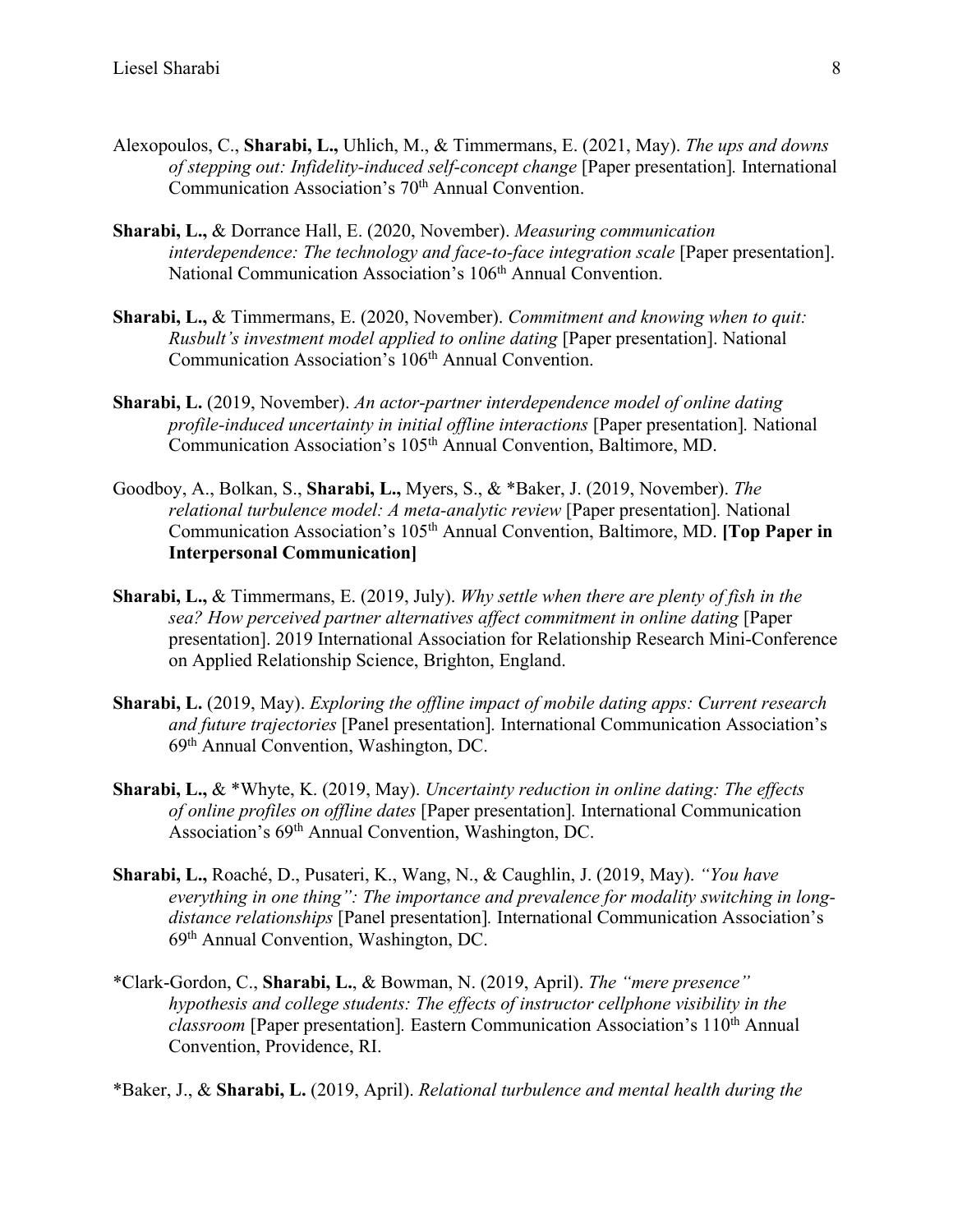*transition to college* [Paper presentation]. Eastern Communication Association's 110<sup>th</sup> Annual Convention, Providence, RI. **[Top Three Paper in Interpersonal Communication]**

- **Sharabi, L.** (2018, November). *Quantitative approaches to crowdsourced data on academia's #metoo movement* [Panel presentation]. National Communication Association's 104th Annual Convention, Salt Lake City, UT.
- **Sharabi, L.,** & Dykstra-DeVette, T. (2018, July). *From first email to first date: Strategies for initiating relationships in online dating* [Paper presentation]. 2018 Conference of the International Association for Relationship Research, Fort Collins, CO.
- **Sharabi, L.** (2017, November). *The effect of perceptions of matching algorithms on first dates in online dating* [Paper presentation]. National Communication Association's 103<sup>rd</sup> Annual Convention, Dallas, TX.
- Banks, J., Westerman, D., & **Sharabi, L.** (2017, November). *Dating from the palm of my hand: Haptic influences on perceptions of social app profiles* [Paper presentation]. National Communication Association's 103rd Annual Convention, Dallas, TX.
- **Sharabi, L.,** & Caughlin, J. (2016, November). *What predicts first date success? A longitudinal study of modality switching in online dating* [Paper presentation]*.* National Communication Association's 102nd Annual Convention, Philadelphia, PA.
- **Sharabi, L.,** & Caughlin, J. (2016, November). *Deception in online dating: Significance and implications for the first offline date* [Paper presentation]*.* National Communication Association's 102nd Annual Convention, Philadelphia, PA.
- Delaney, A., Knobloch, L., & **Sharabi, L.** (2016, November). *Mechanisms of relational turbulence and demand-withdraw in depressed couples* [Paper presentation]*.* National Communication Association's 102nd Annual Convention, Philadelphia, PA.
- **Sharabi, L.,** Delaney, A., & Knobloch, L. (2015, November). *In their own words: How clinical depression affects romantic relationships* [Paper presentation]*.* National Communication Association's 101<sup>st</sup> Annual Convention, Las Vegas, NV.
- Knobloch, L., **Sharabi, L.**, Delaney, A., & Suranne, S. (2014, November). *The role of relational uncertainty in topic avoidance among couples with depression* [Paper presentation]. National Communication Association's 100<sup>th</sup> Annual Convention, Chicago, IL.
- **Sharabi, L.,** Roaché, D., Pusateri, K., & Caughlin, J. (2014, November). *"We just talked through texting all the time": A comparison of college students' textual and face-to-face relationships* [Paper presentation]. National Communication Association's 100<sup>th</sup> Annual Convention, Chicago, IL.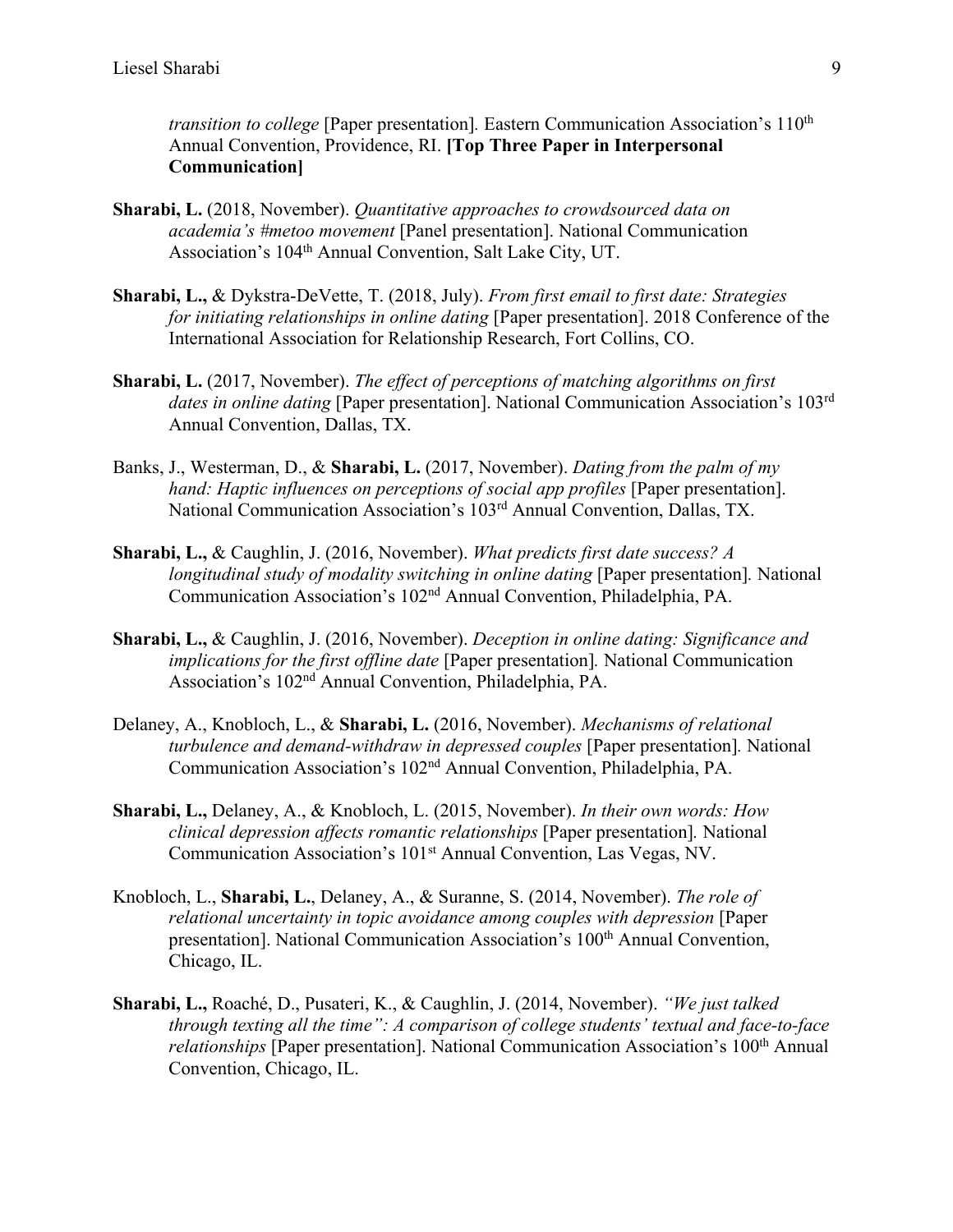- **Sharabi, L.,** Roaché, D., & Pusateri, K. (2014, November). *Parental uncertainty and information seeking on Facebook* [Paper presentation]. National Communication Association's 100<sup>th</sup> Annual Convention, Chicago, IL.
- Roaché, D., Pusateri, K., & **Sharabi, L.** (2014, November). *A mix of electronic and face-toface communication: A multiple goals perspective of conflict management in the digital age* [Paper presentation]. National Communication Association's 100<sup>th</sup> Annual Convention, Chicago, IL.
- Caughlin, J., Basinger, E., & **Sharabi, L.** (2014, July). *The connections between communication technologies and relational conflict* [Paper presentation]. 2014 Conference of the International Association for Relationship Research, Melbourne, Australia.
- **Sharabi, L.**, & Caughlin, J. (2013, November). *Media patterns and preferences in different stages of romantic relationship development* [Paper presentation]. National Communication Association's 99th Annual Convention, Washington, DC.
- Delaney, A., & **Sharabi, L.** (2013, November). *Relational uncertainty and sexuality in the context of depression: A multi-level modeling approach to explaining effects on relationship satisfaction* [Paper presentation]. National Communication Association's 99th Annual Convention, Washington, DC.
- Caughlin, J., & **Sharabi, L.** (2013, May). *A communicative interdependence perspective of close relationships: The connections between mediated and unmediated interactions matter* [Paper presentation]. International Communication Association's 63<sup>rd</sup> Annual Convention, London, England.
- **Sharabi, L.,** & Pusateri, K. (2012, November). *My parents joined Facebook: Online privacy management, closeness, and satisfaction in family relationships* [Paper presentation]. National Communication Association's 98th Annual Convention, Orlando, FL.
- Roaché, D., Pusateri, K., & **Sharabi, L.** (2012, October). *I know he doesn't tell me everything, so I go on Facebook: How parents use Facebook to seek information about their child who is away at college* [Paper presentation]*.* Northwestern Media, Technology, & Society Conference, Chicago, IL.
- Caughlin, J., & **Sharabi, L.** (2012, July). *In close relationships, it's both online and face-toface communication—not online versus face-to-face communication* [Paper presentation]. 2012 Conference of the International Association for Relationship Research, Chicago, IL.
- **Sharabi, L.,** Faetz, A., Guth, K., Eichstead, M., & Suranne, S. (2012, July). "*I had to find out on Facebook!": Choices of recipients and modes for the disclosure of private information* [Paper presentation]. 2012 Conference of the International Association for Relationship Research, Chicago, IL.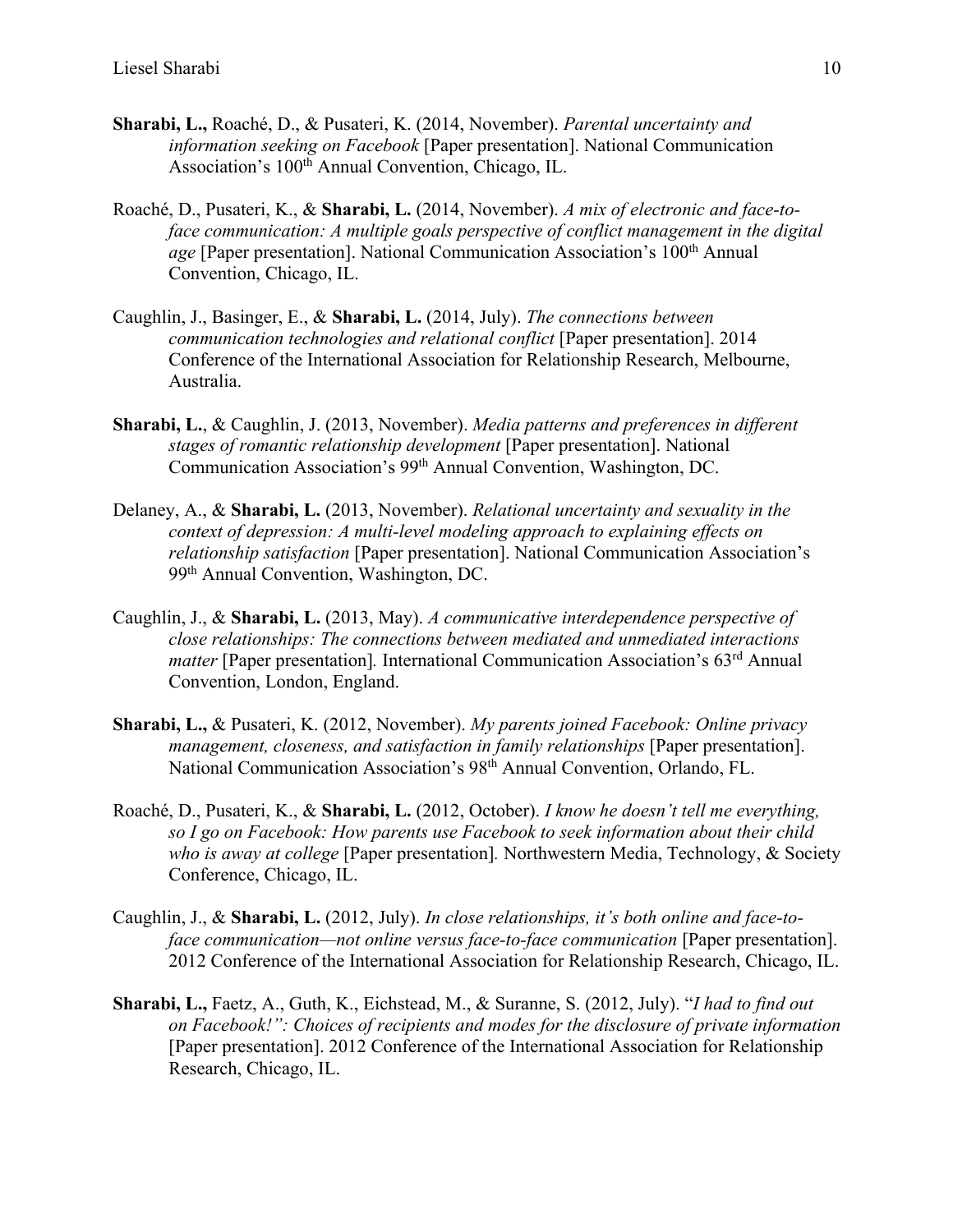- Delaney, A., McAninch, K., & **Sharabi, L.** (2010, November). *It makes it more romantic and it just feels better: Motivations and relational outcomes in the suggestion to stop using condoms* [Paper presentation]. National Communication Association's 97<sup>th</sup> Annual Convention, New Orleans, LA.
- **Sharabi, L.** (2011, May). *Why can't we be friends? Examining the influence of social network profiles on initial interactions* [Paper presentation]*.* International Communication Association's 61<sup>st</sup> Annual Convention, Boston, MA.
- **Sharabi, L.** (2010, November). *"Who's winked at you today?" Communicative adaptability and rejection sensitivity among online daters* [Paper presentation]*.* National Communication Association's 96th Annual Convention, San Francisco, CA.
- **Sharabi, L.** (2009, April). *The new face of dating: An application of social penetration and uncertainty reduction theories to explain relational development online* [Paper presentation]*.* 2009 Conference of the Rocky Mountain Communication Association, Laramie, WY. **[Top Graduate Student Paper]**
- **Sharabi, L.,** & Hardin, K. (2009, April). *Because you're too fabulous to be single: A pentadic analysis of Match.com* [Paper presentation]*.* 2009 Conference of the Rocky Mountain Communication Association, Laramie, WY.

#### **PUBLIC SCHOLARSHIP**

| $2017$ - present | Psychology Today Blog | "Dating in the Digital Age" |
|------------------|-----------------------|-----------------------------|
|                  |                       |                             |

#### **SELECTED MEDIA COVERAGE**

- 2022 On-air interview about Instagram safety. *12 News*. https://www.12news.com
- 2022 Love and relationships episode on technology. *So Curious! Podcast by the Franklin Institute*. https://beyond.fi.edu/podcasts/
- 2022 Worrying about COVID-19 predicts fear of being single and changes in partner preferences, study finds. *PsyPost*. https://www.psypost.org/2022/05/worrying-aboutcovid-19-predicts-fear-of-being-single-and-changes-in-partner-preferences-studyfinds-63160
- 2022 Sex, love and algorithms: Navigating the dating app economy. *The State Press*. https://www.statepress.com/article/2022/03/spmagazine-asu-sex-love-and-algorithms
- 2022 Behind the screens: Yik Yak returns with some users worrisome over past faults. *The State Press.* https://www.statepress.com/article/2022/04/spmagazine-behind-thescreens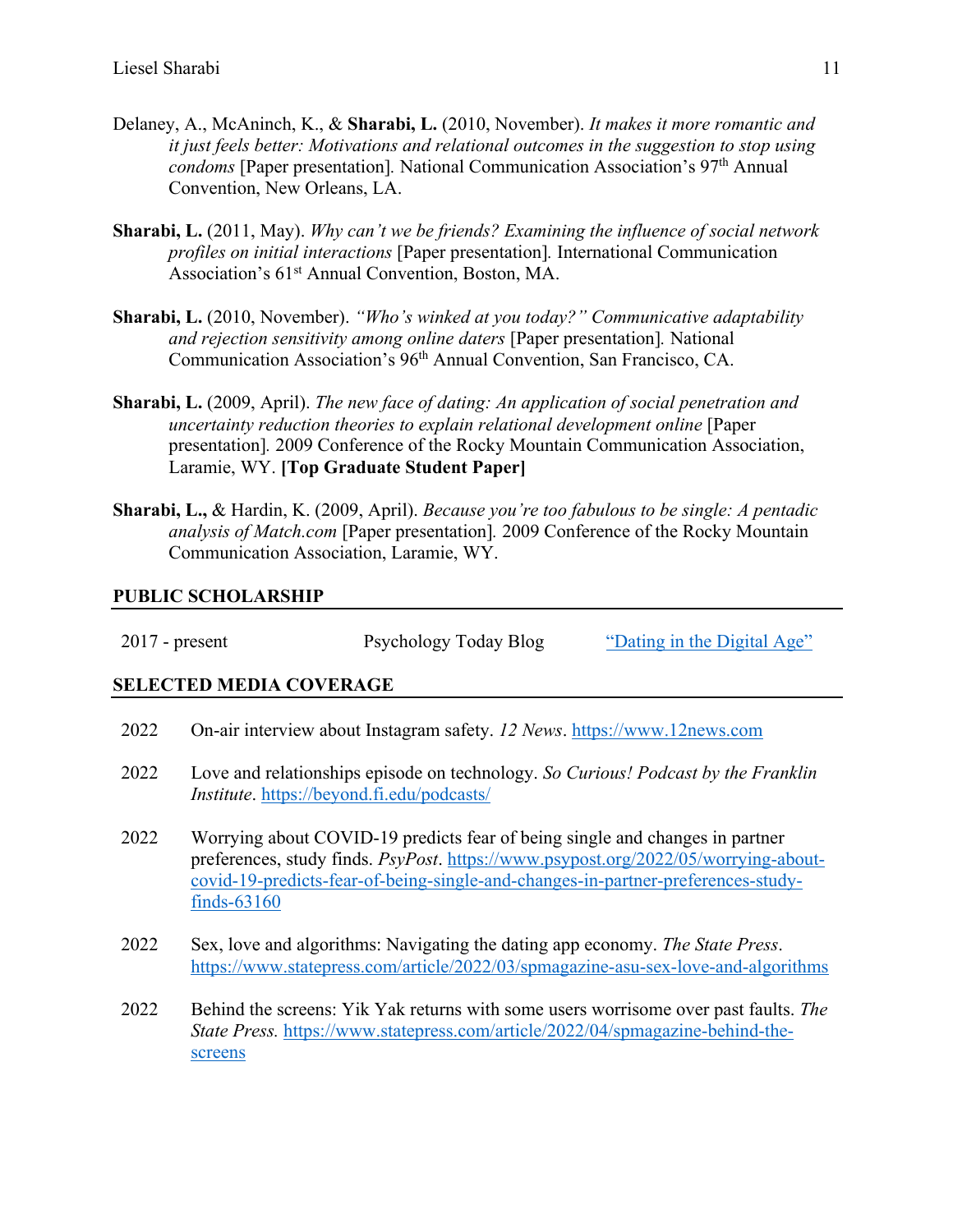- 2022 They've been ghosted, lied to, and worse. Now hundreds of Boston women are sharing their online dating horror stories. *The Boston Globe*. https://www.bostonglobe.com/2022/03/07/lifestyle/theyve-been-ghosted-lied-worsenow-hundreds-boston-women-are-sharing-their-online-dating-horror-stories/
- 2022 Like Julia Fox, I'm hard-launching my relationships on social media. *Cosmopolitan*. https://www.cosmopolitan.com/uk/love-sex/relationships/a39119209/julia-foxbreakup-social-media/
- 2022 Dating app or matchmaker: Will you swipe right? *Harvard Data Science Review Podcast.* https://hdsr.mitpress.mit.edu/podcast
- 2022 Online dating is booming, changing in pandemic era. *ASU News*. https://news.asu.edu/20220208-discoveries-online-dating-booming-changingpandemic-era
- 2022 Apple lets other payment providers into the App Store for the first time this weekend. These experts explain which companies will benefit from this momentous change. *Business Insider*. https://www.businessinsider.com/apple-must-let-outside-paymentproviders-app-store-who-benefits-2022-1
- 2021 Social media anxiety needs more attention. *The State Press*. https://www.statepress.com/article/2021/11/social-media-anxiety-exists
- 2021 COVID changes prompt dating apps to adapt. *NPR*. https://www.marketplace.org/2021/08/11/covid-changes-prompt-dating-apps-toadapt/
- 2021 A record number of Americans used dating apps in July. *Bloomberg.*  https://www.bloomberg.com/news/articles/2021-08-03/a-record-number-ofamericans-used-dating-apps-in-july
- 2021 What we learned about relationships during the pandemic. *TIME Magazine*. https://time.com/6076596/relationship-lessons-during-covid-19/
- 2021 New study sheds light on what Instagram reveals about a couple's relationship. *PsyPost.* https://www.psypost.org/2021/07/new-study-sheds-light-on-whatinstagram-reveals-about-a-couples-relationship-61382
- 2021 Wondering how to break up with someone? The "talk" doesn't have to be so hard. *Keepler Dating App*. https://keeplerapp.com/how-to-break-up-with-someone/
- 2021 Valentine's Day episode on COVID-19 and interpersonal relationships. *National Communication Association Podcast.* https://www.natcom.org/ncapodcast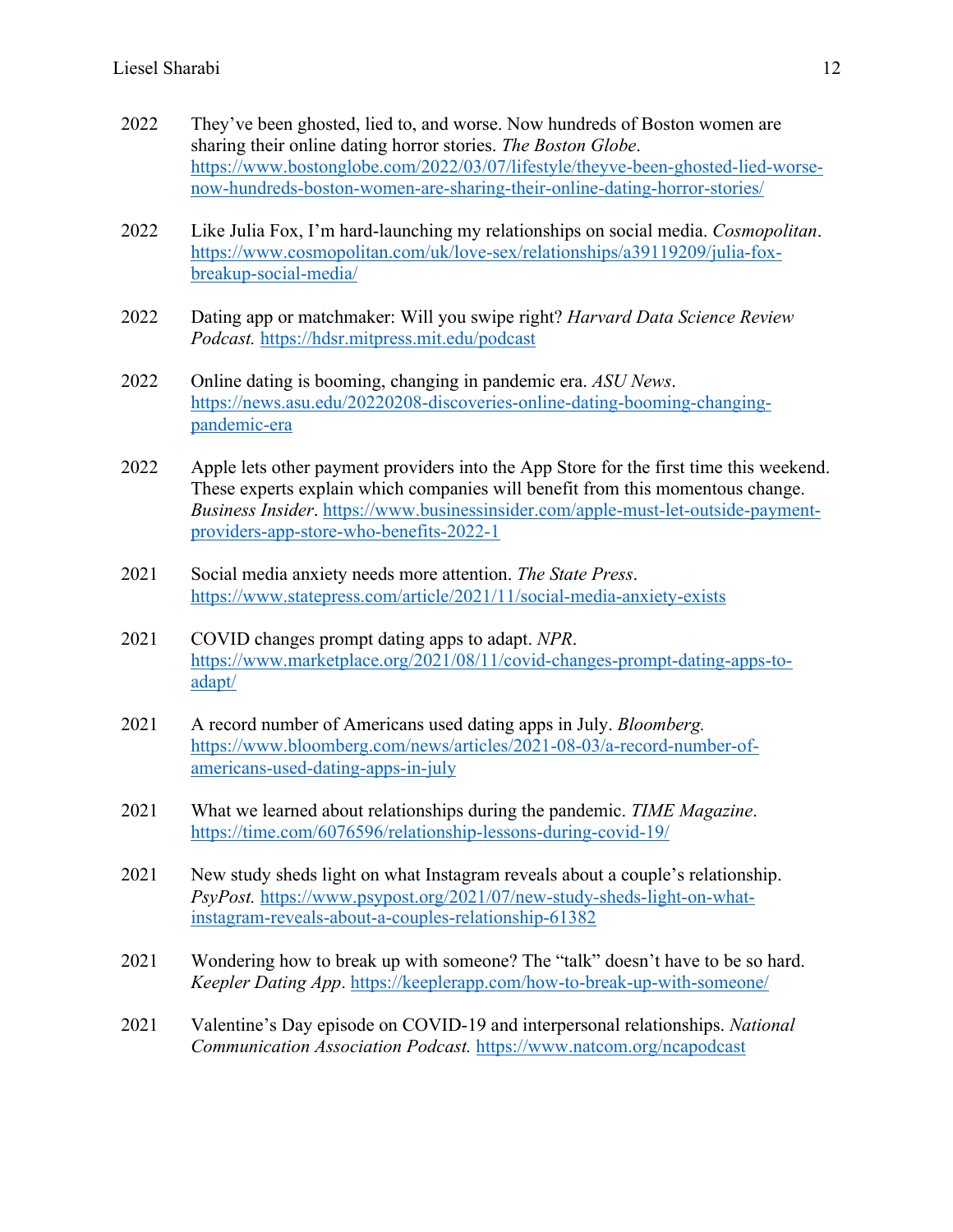- 2020 2020's best & worst cities for singles. *WalletHub*. https://wallethub.com/edu/bestworst-cities-for-singles/9015#expert=Liesel\_Sharabi
- 2020 Connecting through the screen during COVID-19. *The Brown Daily Herald.*  https://www.browndailyherald.com/2020/10/08/connecting-screen-covid-19/
- 2020 How online dating profiles can affect dates. *Communication Currents*. https://www.natcom.org/communication-currents/how-online-dating-profiles-canaffect-dates
- 2019 Swipe right: The fine art of getting and keeping a date online. *WVU Magazine.*  https://magazine.wvu.edu/stories/2020/03/11/swipe-right-the-fine-art-of-getting-andkeeping-a-date-online
- 2019 Falling in love with good design. *Wireframe Podcast by Adobe/Gimlet Media.*  https://xd.adobe.com/ideas/perspectives/wireframe-podcast/falling-in-love-withgood-design-episode-13/
- 2019 How accurate are our first impressions? *BBC*. http://www.bbc.com/future/story/20190401-is-there-such-a-thing-as-love-at-firstsight
- 2019 This is how depression affects your sex life. *Men's Health*. https://www.menshealth.com/health/a26038896/depression-low-sex-drive-libidotreatments-symptoms/
- 2019 Have you caught a catfish? Online dating can be deceptive. *The Conversation.*  https://theconversation.com/have-you-caught-a-catfish-online-dating-can-bedeceptive-109702
- 2018 Online dating: Can science find you love? *Science Vs Podcast by Gimlet Media*. https://www.gimletmedia.com/science-vs
- 2018 'It's like dinner and a show': In the age of Tinder dates, bartenders bask in the awkwardness. *The Boston Globe.*  https://www.bostonglobe.com/metro/2018/03/25/like-dinner-and-show-age-tinderdates-bartenders-bask-awkwardness/TkCEMAXCF87QGjswRa8WvM/story.html
- 2017 Looking into their computer-generated eyes: Dating in virtual reality. *The Conversation*. https://theconversation.com/looking-into-their-computer-generatedeyes-dating-in-virtual-reality-84838
- 2017 Making the most of your first Tinder date. *Rewire by PBS.* https://www.rewire.org/love/first-tinder-date/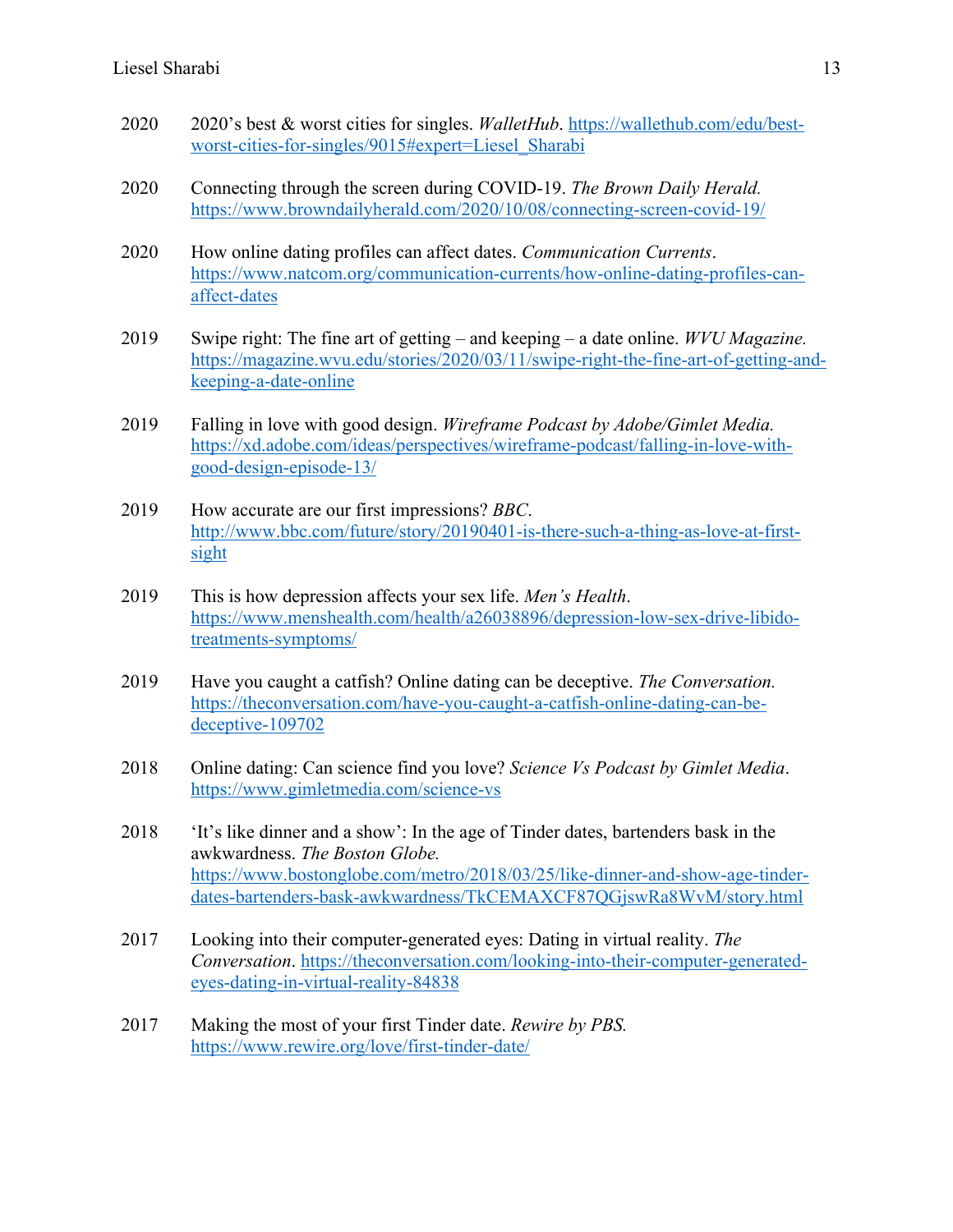- 2017 Social media and society, are we or are the phones to blame. *The Daily Athenaeum*. http://www.thedaonline.com/arts\_and\_entertainment/article\_2c64f068-99c0-11e7af4b-077fad9a1de6.html
- 2016 The labor of love: How depression affects relationships. *Real Simple Magazine Podcast*. https://www.realsimple.com
- 2016 135 couples told scientists how depression affects their relationships. *New York Magazine, The Huffington Post.* http://nymag.com/scienceofus/2016/06/135-couplestold-scientists-how-depression-affects-their-relationships.html?mid=twitter\_nymag
- 2014 On-air interview about online dating. *WCIA News 3 Morning Show.* http://www.illinoishomepage.net

#### **INDUSTRY CONSULTING**

| 2021 | Consultant                                                             |
|------|------------------------------------------------------------------------|
|      | <i>Timeling</i> Dating App Startup (www.timeling.com), London, England |

#### **INVITED PRESENTATIONS**

| 2022          | Guest Speaker on Online Dating, Communication Technologies in<br>Relationships, University of Wisconsin-Milwaukee                                |
|---------------|--------------------------------------------------------------------------------------------------------------------------------------------------|
| 2022          | Panelist on Online Dating Pre & Post COVID – A Global View: Why the<br>Future of Dating is Online, Evercore ISI Fireside Chat, San Francisco, CA |
| 2021          | <b>Guest Speaker on Online Dating, Introduction to Digitalization, KU Leuven</b>                                                                 |
| 2021          | Guest Speaker on Job Search Processes, Planning, and Organizing, Friday<br>Forum, Arizona State University                                       |
| $2021 - 2022$ | <b>Panelist on Graduate Advising, Hugh Downs School of Human</b><br>Communication, Arizona State University                                      |
| 2021          | Guest Speaker on Online Dating, Spirit of the Senses Salon, Phoenix, AZ                                                                          |
| $2020 - 2021$ | Guest Lecturer on Online Dating, Introduction to Human Communication,<br>Arizona State University                                                |
| $2020 - 2022$ | <b>Guest Lecturer on Romantic Relationships and Mental Health, The Social</b><br>Context of Illness, Northwestern University                     |
| 2020          | Panelist on Humanities: Engaging with the Past, Present, and Future,<br>Humanities Center, West Virginia University                              |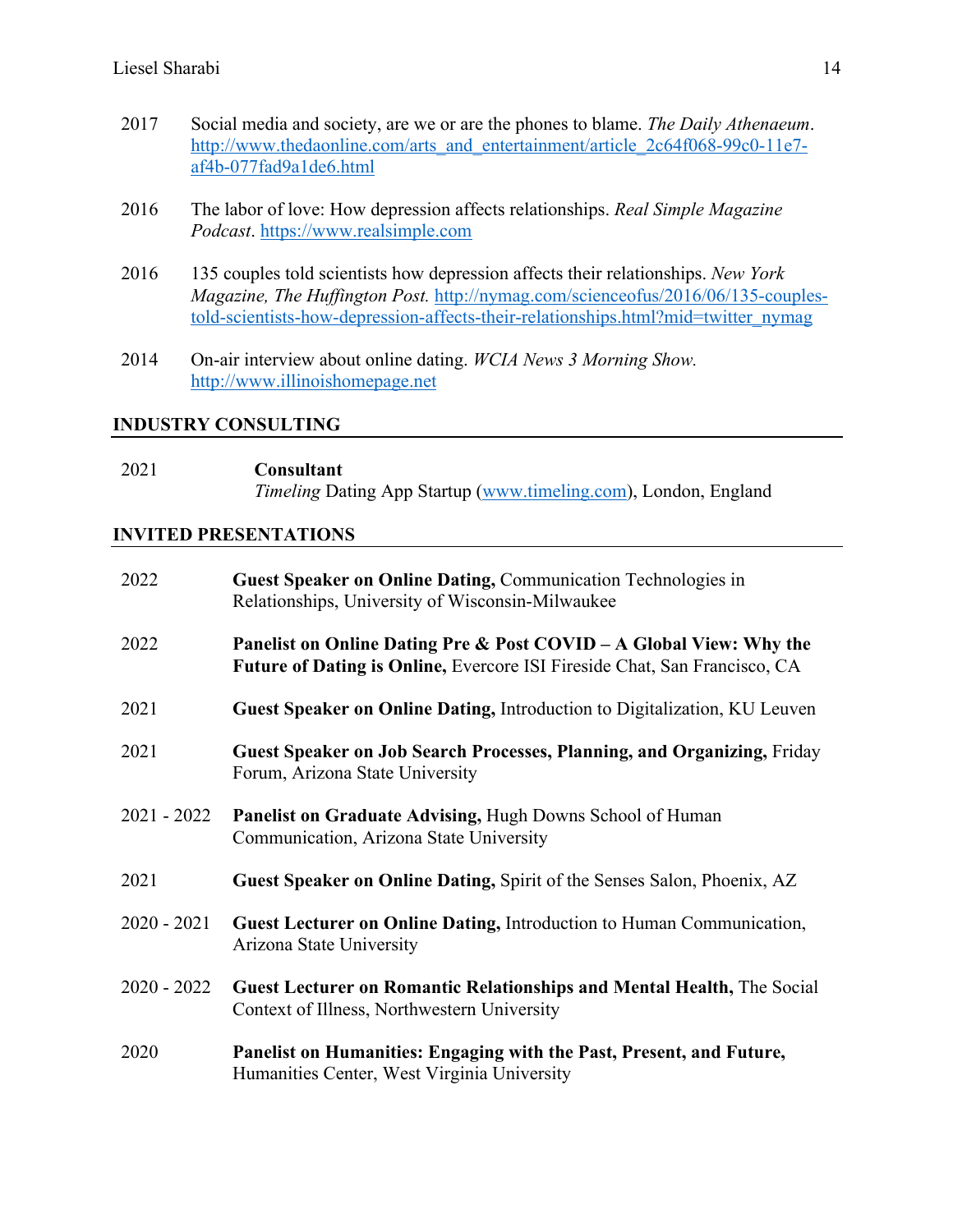| 2019          | <b>Guest Lecturer on the Communicative Interdependence Model, New Media</b><br>and Interpersonal Communication, Erasmus University Rotterdam                    |
|---------------|-----------------------------------------------------------------------------------------------------------------------------------------------------------------|
| 2018          | <b>Guest Lecturer on Online Dating Initiation, Understanding Romantic</b><br>Relationships for FutureLearn, Colorado State University                           |
| $2016 - 2017$ | <b>Guest Lecturer on a Communicative Interdependence Perspective of Close</b><br><b>Relationships, Survey of Communication Theory, West Virginia University</b> |
| 2014          | <b>Guest Lecturer on Online Dating, Interpersonal Communication, University</b><br>of Illinois at Urbana-Champaign                                              |
| 2012          | <b>Guest Lecturer on the Communicative Interdependence Model,</b><br>Interpersonal Communication, University of Illinois at Urbana-Champaign                    |

## **TEACHING EXPERIENCE**

<sup>P</sup> Sync or in-person course. <sup>O</sup> Online course.

## **Arizona State University**

| Undergraduate Level |                                                                     |  |
|---------------------|---------------------------------------------------------------------|--|
| 2020 - 2021         | COM 310: Relational Communication <sup>P</sup>                      |  |
| 2022                | COM 410: Interpersonal Communication Theory & Research <sup>O</sup> |  |

## *Graduate Level (Ph.D.)*

| 2022 | COM 508: Quantitative Research Methods in Communication <sup>P</sup>           |
|------|--------------------------------------------------------------------------------|
| 2021 | COM 604: Theory Construction in Communication <sup>P</sup> (with Drs. Lore/tta |
|      | LeMaster and Alaina Zanin)                                                     |
| 2021 | COM 691: Interpersonal Communication in the Digital Age <sup>P</sup>           |

## **West Virginia University**

*Undergraduate Level*

| $2017 - 2020$ | COMM 122: Human Communication in Contemporary Society <sup>P, O</sup> |
|---------------|-----------------------------------------------------------------------|
| $2016 - 2019$ | COMM 202: Advanced Interpersonal Communication <sup>P</sup>           |
| 2019          | COMM 335: Applied Social Media <sup>P</sup>                           |
| $2018 - 2020$ | COMM 393: Interpersonal Relationships & Technology <sup>P</sup>       |
|               |                                                                       |

## *Graduate Level (M.A. and Ph.D.)*

| $2019 - 2020$ | COMM 635: Social Media Management <sup>O</sup>                       |
|---------------|----------------------------------------------------------------------|
| $2017 - 2018$ | COMM 602: Interpersonal Communication Theory & Research <sup>P</sup> |
| 2018          | COMM 693: Interpersonal Relationships & Technology <sup>P</sup>      |
| 2019          | COMM 702: Advanced Interpersonal Communication <sup>P</sup>          |

## **California State University Pomona**

# *Undergraduate Level*

COM 103: Interpersonal Communication<sup>P</sup>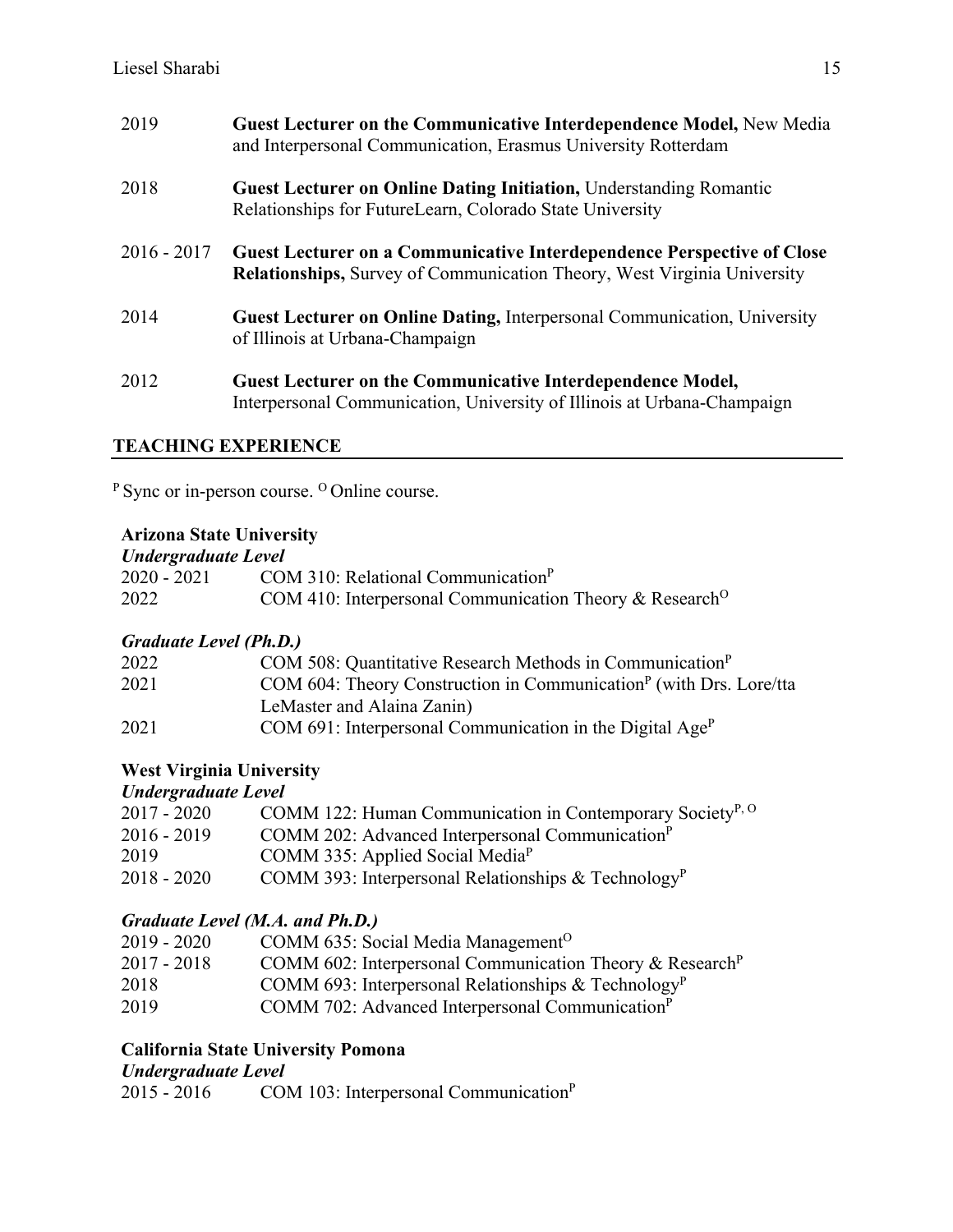| $2015 - 2016$ | COM 325: Persuasion & Communication <sup>P</sup> |
|---------------|--------------------------------------------------|
| 2016          | COM 337: Small Group Communication <sup>P</sup>  |

#### **University of Illinois at Urbana-Champaign** *Undergraduate Level*

| $\epsilon$ and $\epsilon$ and $\epsilon$ is $\epsilon$ and $\epsilon$ and $\epsilon$ and $\epsilon$ and $\epsilon$ and $\epsilon$ and $\epsilon$ and $\epsilon$ and $\epsilon$ and $\epsilon$ and $\epsilon$ and $\epsilon$ and $\epsilon$ and $\epsilon$ and $\epsilon$ and $\epsilon$ and $\epsilon$ and $\epsilon$ and $\epsilon$ and $\epsilon$ and $\epsilon$ and $\epsilon$ a |                                                                       |
|-------------------------------------------------------------------------------------------------------------------------------------------------------------------------------------------------------------------------------------------------------------------------------------------------------------------------------------------------------------------------------------|-----------------------------------------------------------------------|
| $2014 - 2015$                                                                                                                                                                                                                                                                                                                                                                       | CMN 102: Introduction to Communication Theory & Research <sup>P</sup> |
| $2010 - 2011$                                                                                                                                                                                                                                                                                                                                                                       | CMN 111/112: Oral & Written Communication $I/IIP$                     |
| $2012 - 2015$                                                                                                                                                                                                                                                                                                                                                                       | CMN 304: Web Content & Social Media Internship <sup>P</sup>           |
| $2013 - 2014$                                                                                                                                                                                                                                                                                                                                                                       | CMN 396: Interpersonal Relationships & Technology <sup>P</sup>        |
| $2014 - 2015$                                                                                                                                                                                                                                                                                                                                                                       | CMN 336: Family Communication <sup>P, O</sup>                         |
|                                                                                                                                                                                                                                                                                                                                                                                     |                                                                       |

#### **University of New Mexico**

| <b>Undergraduate Level</b> |                                                   |  |
|----------------------------|---------------------------------------------------|--|
| $2008 - 2010$              | C&J 130: Public Speaking <sup>P</sup>             |  |
| 2010                       | C&J 221: Interpersonal Communication <sup>P</sup> |  |

## **OTHER INSTRUCTIONAL ACTIVITIES**

#### **Arizona State University**

| $2021$ - present | <b>Course Coordinator, COM 408: Quantitative Research Methods in</b> |
|------------------|----------------------------------------------------------------------|
|                  | Communication                                                        |

| $2021$ - present | <b>Online Course Developer and Faculty Course Lead, COM 410:</b> |
|------------------|------------------------------------------------------------------|
|                  | Interpersonal Communication Theory & Research                    |

## **STUDENT ADVISING AND COMMITTEES**

#### **Ph.D. Co-Advising**

2022 - present Cassandra Ryder

2021 - present Marco Dehnert

#### **Ph.D. Committees**

- 2021 present Mohammed Madouh (The Cronkite School)
- 2021 present Christopher Mims
- 2020 present Brianna Avalos<br>2019 2020 Mckay West
- Mckay West
- 2017 2019 James Baker
- 2017 2019 Evan Watts
- 2017 2019 Catie Clark-Gordon

#### **Ph.D. Independent Studies**

2022 Marco Dehnert

#### **M.A. Co-Advising**

2021 - present Aleksandra Froelich (Herberger Institute for Design and the Arts)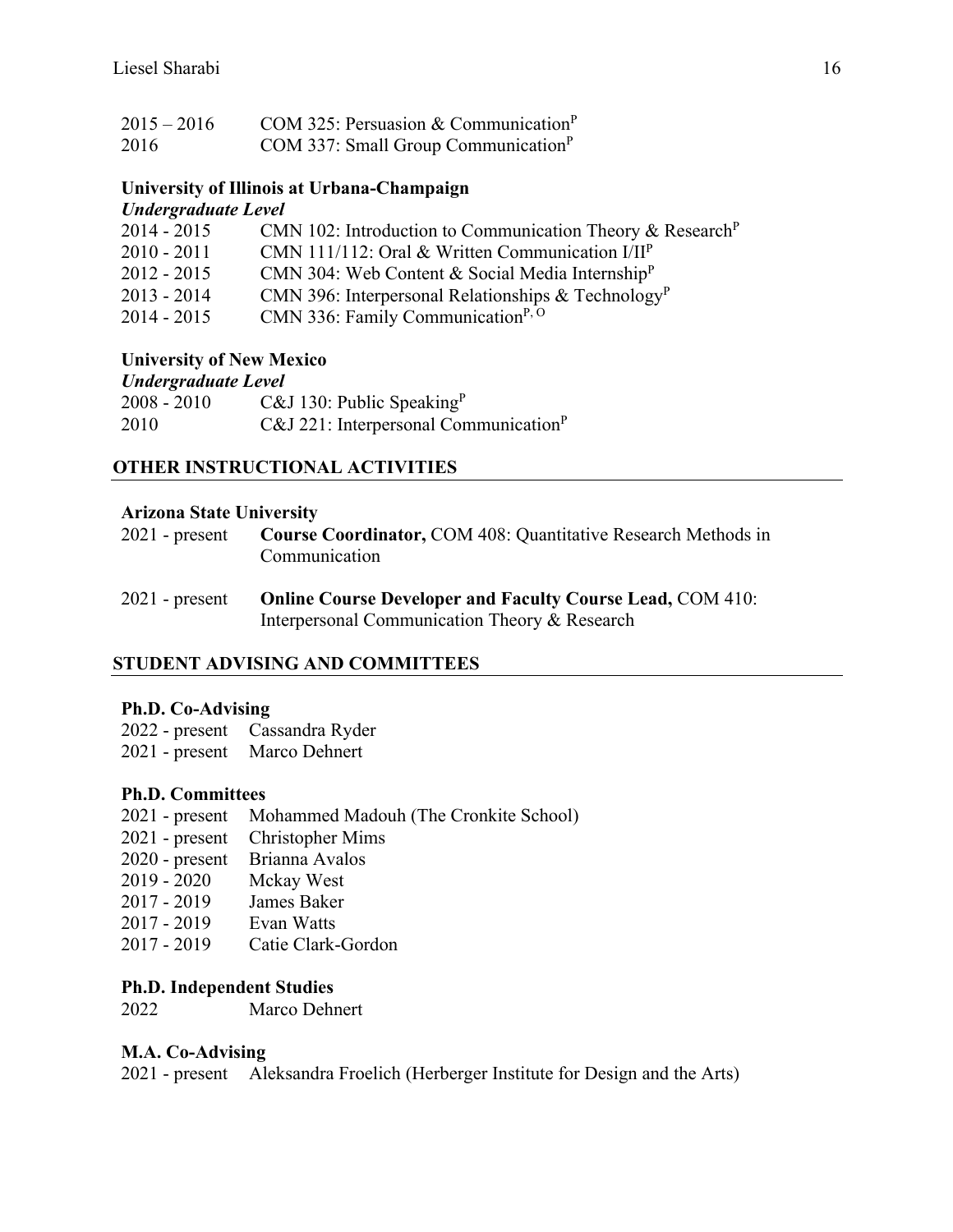## **M.A. Independent Studies**

| 2019 | Annamariah Hopkins |
|------|--------------------|
| 2018 | Kaitlyn Whyte      |

## **Undergraduate Research Assistants**

| Megan Niehoff, Delaney Overturf, Taryn Stahl, Athena Joy           |
|--------------------------------------------------------------------|
| Megan Niehoff, Isabella Werner, Delaney Overturf                   |
| Sara Downs, Megan Niehoff, Dominic Palisoc                         |
| Merial Hutchison, Ishanah Steele                                   |
| Jordan Coddington, Jake Mozden                                     |
| Jordan Coddington, Zachary Hlatky, Christiana Robey, Madison Wedge |
| McKenzie Diehl, Jennifer Tringale, Morgan Winner, Janine Beer      |
| McKenzie Diehl, Jennifer Tringale, Morgan Winner                   |
| Janine Beer, Annamariah Hopkins, Krysta Chotkowski, McKenzie Diehl |
| Annamariah Hopkins, Janine Beer, Krysta Chotkowski                 |
| Savannah Ambrose, Matt Mullin, Kaitlyn Whyte                       |
| Keith Berman, Alexandra Mages                                      |
| Alyssa Concha                                                      |
|                                                                    |

## **Undergraduate Professional Interns**

| Summer 2014 | Alexandra Mages                  |
|-------------|----------------------------------|
| Spring 2014 | Jessica Gardeck                  |
| Fall 2013   | Bradley Dushman, Kalena Michalec |
| Fall 2013   | Thaddeus Chatto, Noelle Freebeck |

## **DISCIPLINARY SERVICE**

#### **Editorial Boards**

| $2022$ - present | Personal Relationships                                                                                         |
|------------------|----------------------------------------------------------------------------------------------------------------|
| $2020$ - present | Journal of Social and Personal Relationships <b>[Top 5% and Top 50</b><br><b>Reviewer for 2019, 2020, 2021</b> |

2019 - present *Human Communication and Technology*

## **Ad Hoc Reviewing**

*Communication Methods and Measures* (2021) *Communication Monographs (2020, 2021) Communication Quarterly (2013, 2020, 2021) Communication Reports (2016) Communication Research (2017, 2019, 2020, 2021, 2022) Communication Research Reports (2018, 2019) Communication Studies (2019, 2020) Communication Theory (2021) Computers in Human Behavior (2020, 2021) Cyberpsychology, Behavior, and Social Networking (2017, 2018, 2019, 2020, 2021)*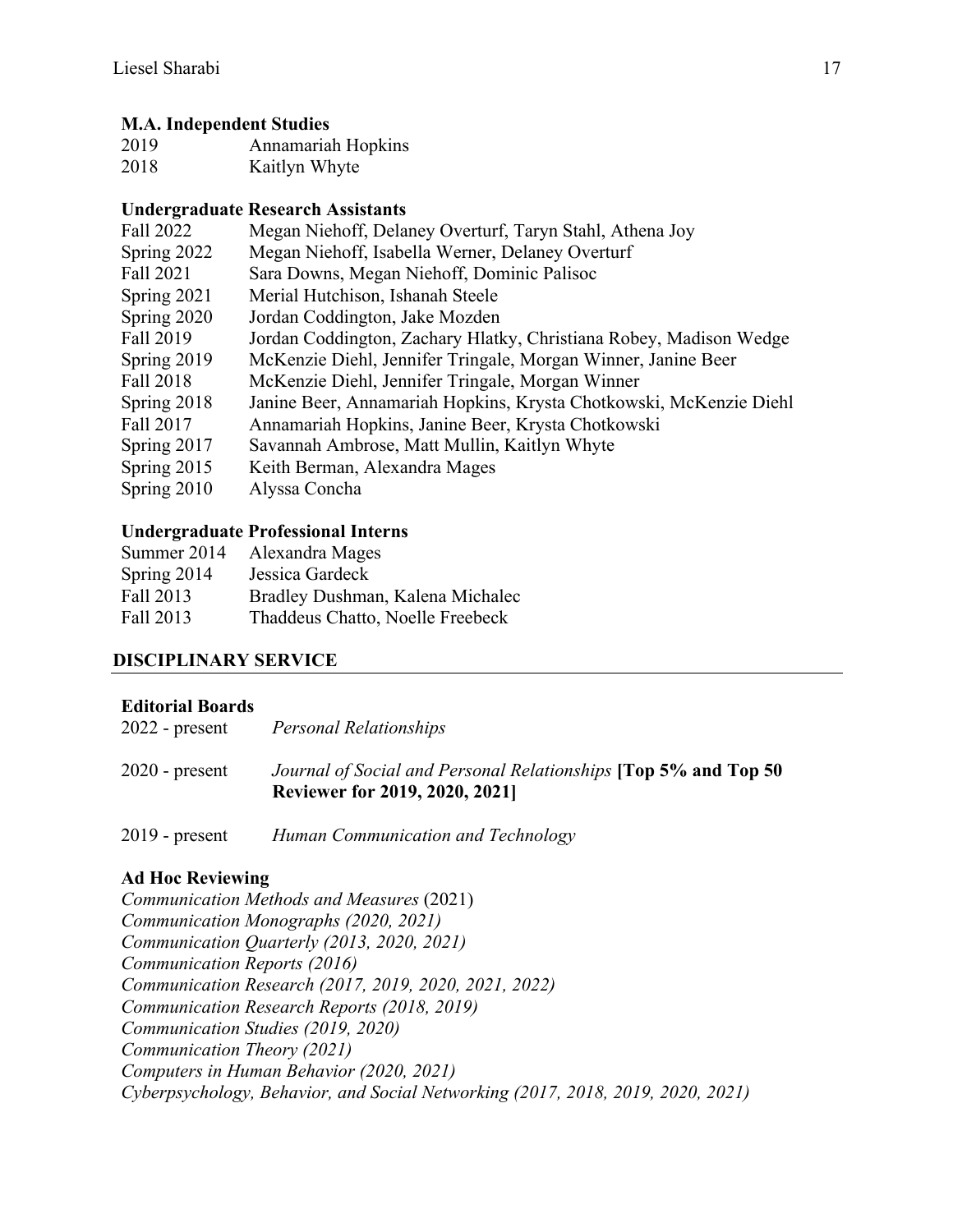*Emerging Adulthood (2014, 2017, 2019, 2021) Human Communication Research (2020, 2021, 2022) Information, Communication & Society (2019, 2020) International Journal of Communication (2019, 2020, 2021) Interpersona: An International Journal on Personal Relationships (2021) Journal of Broadcasting & Electronic Media (2022) Journal of Communication (2021) Journal of Family Communication (2016) Journal of Homosexuality (2021) Journal of Intercultural Communication Research (2021) Journal of Media Psychology (2016, 2020) Journal of Social Psychology (2021) Media Psychology (2018, 2020, 2021) Mobile Media & Communication (2022) New Media & Society (2018, 2019, 2020, 2021, 2022) Social Psychology Quarterly (2020) Southern Communication Journal (2021) The Information Society (2021) The Journal of Sex Research (2021) Western Journal of Communication (2017, 2020)*

## **Other Disciplinary Service**<br>2022 - 2024 **Secretary**

| $2022 - 2024$ | Secretary, Interpersonal Communication Division, International<br><b>Communication Association</b>                                                                                   |
|---------------|--------------------------------------------------------------------------------------------------------------------------------------------------------------------------------------|
| 2022          | <b>Program Committee Member and Reviewer, 16th International</b><br>Conference on Web and Social Media (ICWSM), Association for the<br>Advancement of Artificial Intelligence (AAAI) |
| $2020 - 2022$ | <b>Service Nominating Committee Co-Chair and Member, Human</b><br>Communication and Technology Division, National Communication<br>Association                                       |
| $2011 - 2021$ | <b>Reviewer, Interpersonal Communication Division, International</b><br><b>Communication Association</b>                                                                             |
| 2018, 2021    | <b>Reviewer, Communication and Technology Division, International</b><br><b>Communication Association</b>                                                                            |
| $2019 - 2020$ | <b>Service Nominating Committee Member, Interpersonal Communication</b><br>Division, National Communication Association                                                              |
| $2015 - 2020$ | <b>Reviewer, Interpersonal Communication Division, National</b><br><b>Communication Association</b>                                                                                  |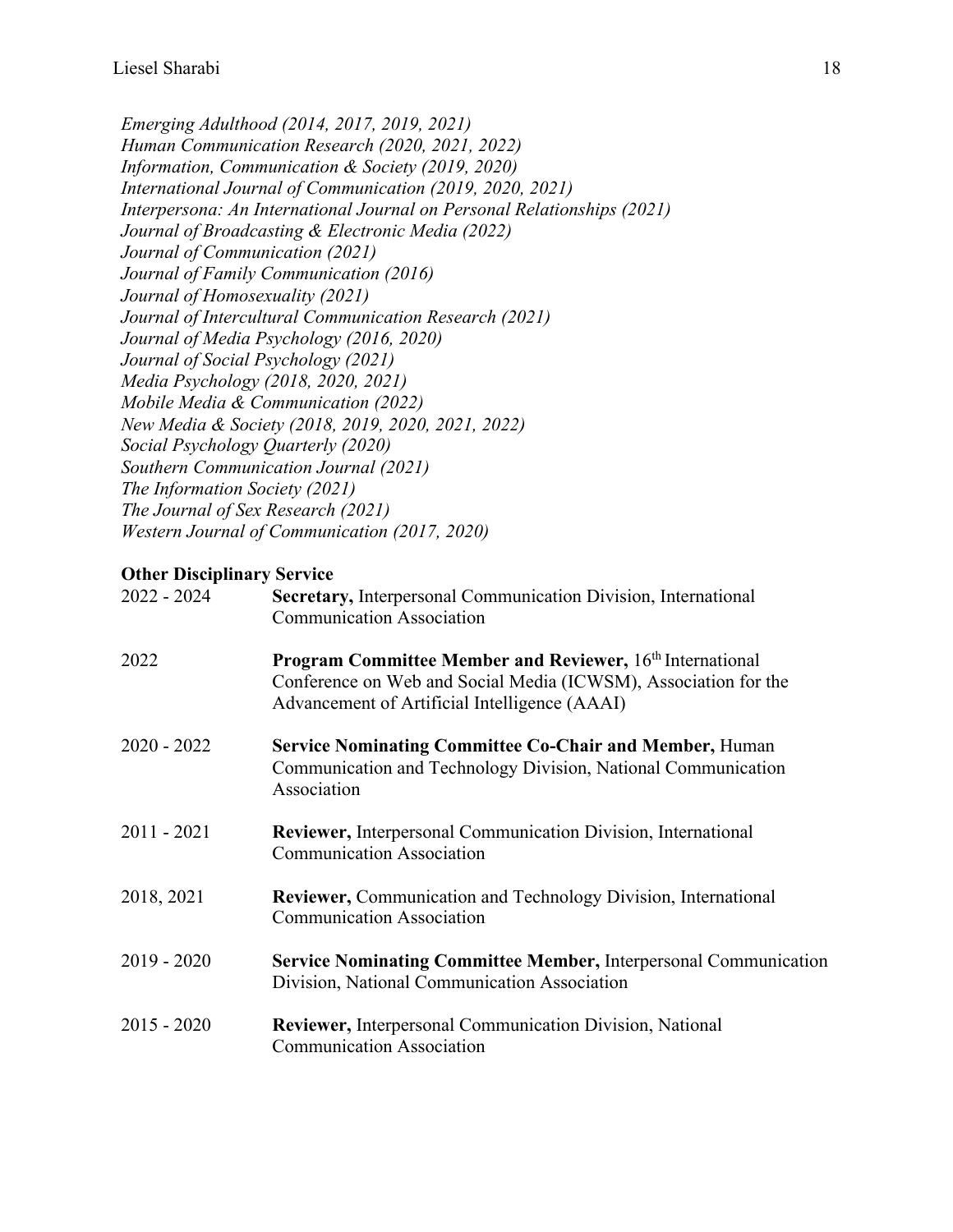| $2010 - 2020$ | <b>Reviewer, Human Communication and Technology Division, National</b><br><b>Communication Association</b>      |
|---------------|-----------------------------------------------------------------------------------------------------------------|
| $2018 - 2019$ | <b>Reviewer, Preconference Panels, National Communication Association</b>                                       |
| 2018          | <b>Reviewer, Research in Progress Roundtables, National Communication</b><br>Association                        |
| 2016          | <b>Panel Chair, Managing Relationships Using Mediated Modalities,</b><br>National Communication Association     |
| 2011          | <b>Panel Chair, Interpersonal Disclosure and Connections, International</b><br><b>Communication Association</b> |
| $2010 - 2011$ | <b>Reviewer, Student Paper Division, National Communication Association</b>                                     |

## **SCHOOL/COLLEGE/UNIVERSITY SERVICE**

| $2020$ - present | Transformation Project Faculty Affiliate, Hugh Downs School of Human<br>Communication, Arizona State University                                          |
|------------------|----------------------------------------------------------------------------------------------------------------------------------------------------------|
| $2021 - 2022$    | Personnel Committee Member, Hugh Downs School of Human<br>Communication, Arizona State University                                                        |
| $2021 - 2023$    | Graduate Admissions Committee Member, Hugh Downs School of Human<br>Communication, Arizona State University                                              |
| $2020 - 2021$    | Graduate Curriculum Committee Member, Hugh Downs School of<br>Human Communication, Arizona State University                                              |
| 2021             | <b>Search Committee Member for a Rhetorical and Critical-Cultural</b><br>Position, Hugh Downs School of Human Communication, Arizona State<br>University |
| 2021             | Master Class for Teaching Online Participant, Arizona State University<br>Online                                                                         |
| 2021             | Herberger Fellowship Awards Committee Member, Hugh Downs School<br>of Human Communication, Arizona State University                                      |
| $2019 - 2020$    | <b>CSRLab Coordinator, Department of Communication Studies, West</b><br>Virginia University                                                              |
| $2019 - 2020$    | Media Management Committee Member, Department of Communication<br>Studies, West Virginia University                                                      |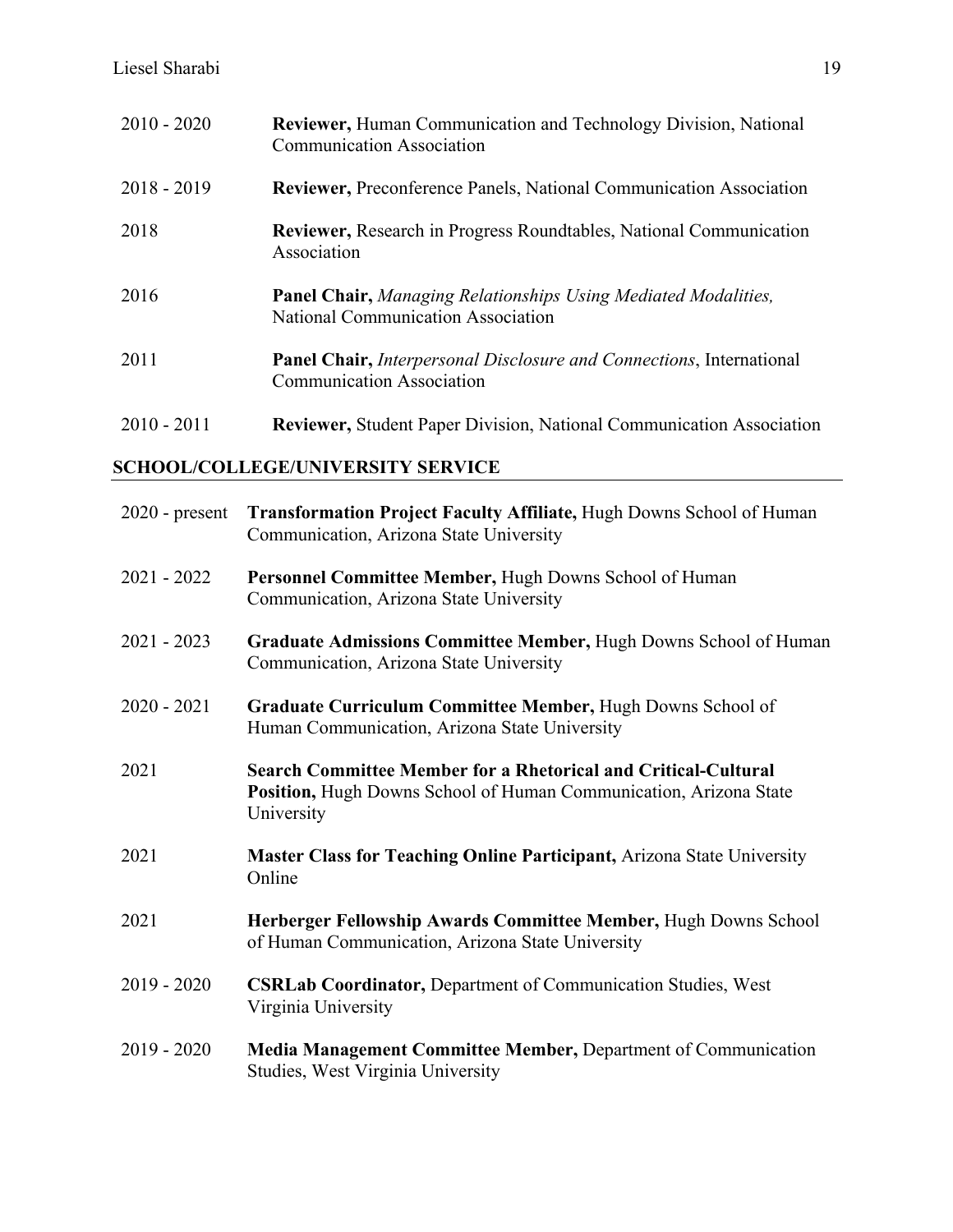| $2017 - 2020$ | Graduate Studies Committee Member, Department of Communication<br>Studies, West Virginia University                                              |
|---------------|--------------------------------------------------------------------------------------------------------------------------------------------------|
| $2018 - 2019$ | M.A. Comprehensive Exam Committee Member, Department of<br>Communication Studies, West Virginia University                                       |
| $2017 - 2019$ | Faculty Evaluations Committee Member, Department of Communication<br>Studies, West Virginia University                                           |
| 2019          | <b>Search Committee Member for a Teaching Assistant Professor Position,</b><br>Department of Communication Studies, West Virginia University     |
| $2016 - 2017$ | <b>Undergraduate Curriculum Committee Member, Department of</b><br>Communication Studies, West Virginia University                               |
| 2017          | Safe Zone Training Participant, LGBTQ+ Center, West Virginia University                                                                          |
| $2015 - 2016$ | Social Media Outreach Committee Member, Department of<br>Communication, California State University Pomona                                       |
| $2015 - 2016$ | Curriculum Committee Member, Department of Communication,<br>California State University Pomona                                                  |
| $2014 - 2015$ | Mentoring Through Research and Practice Program Mentor, Department<br>of Communication, University of Illinois at Urbana-Champaign               |
| 2013          | <b>Search Committee Member for a New Media Technologies Position,</b><br>Department of Communication, University of Illinois at Urbana-Champaign |
| $2009 - 2010$ | <b>Community Relations (Development) Committee Member, Department of</b><br>Communication & Journalism, University of New Mexico                 |
| $2008 - 2010$ | Mass Communication Committee Member, Department of Communication<br>& Journalism, University of New Mexico                                       |
| 2010          | Grant Reader, Graduate and Professional Student Association, University of<br>New Mexico                                                         |

## **METHODS SKILLS AND TRAINING**

- 2022 **Machine Learning: Theory and Applications Workshop** Center for Statistical Training
- 2022 **Multilevel Modeling Workshop** Center for Statistical Training